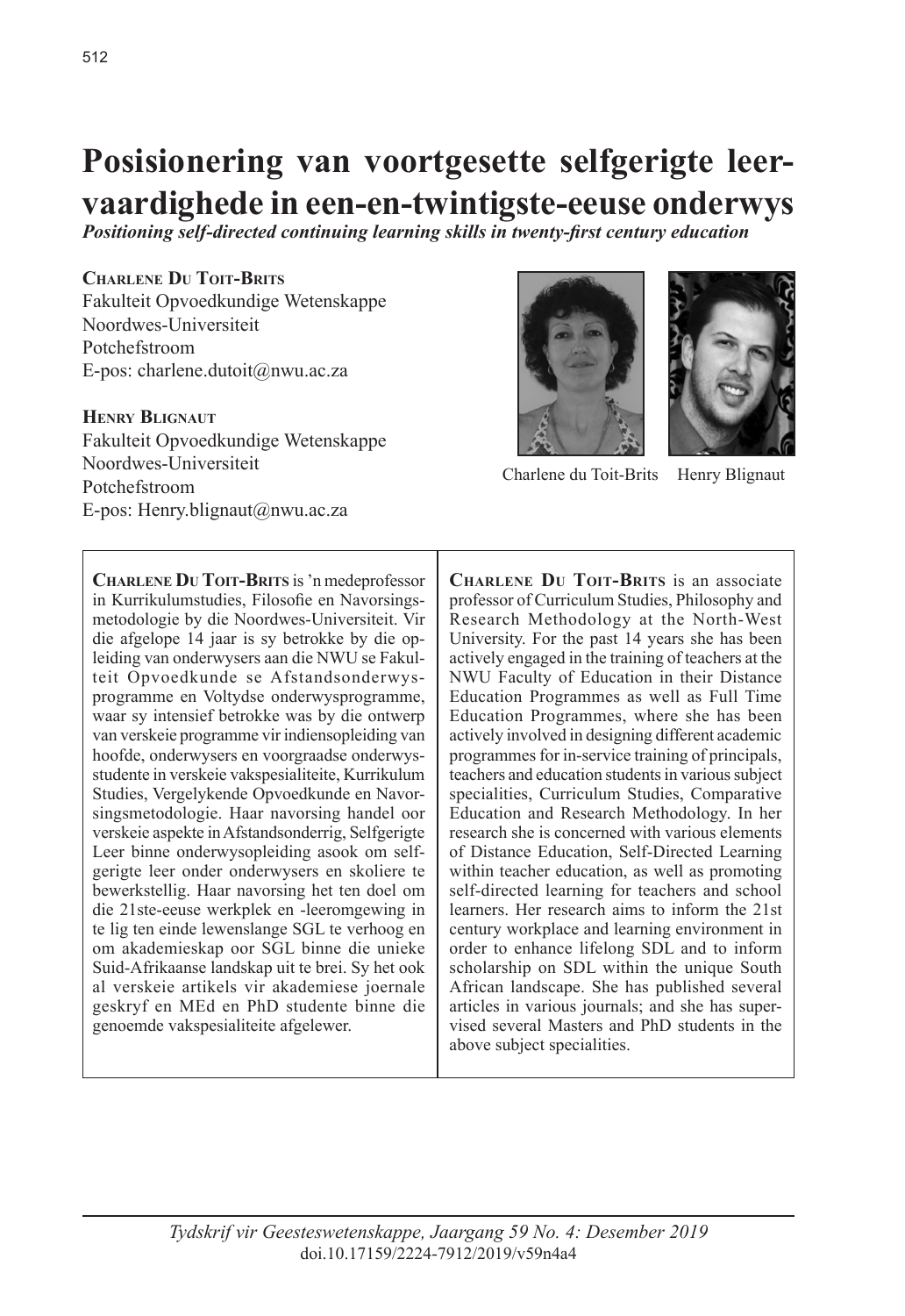**Henry Blignaut** is vir die afgelope sewe jaar betrokke by navorsing en onderrig in private en publieke hoëronderriginstansies. Hy is tans 'n dosent vir voorgraadse en nagraadse studente binne die Kurrikulumstudies-vakgroep, in die Fakulteit Opvoedingswetenskappe aan die Noordwes-Universiteit. Vroeër het Henry poste as Junior Navorser, Hoof van Departement vir Besigheid- en Geesteswetenskappe-fakulteite, Programbestuurder van Inligtingstegnologie, Akademiese Adviseur en Kurrikulum- ontwerper beklee. Hy is tans in sy finale jaar van sy PhD, wat handel oor Kurrikulum-ontwikkeling in hoër onderrig met 'n fokus op gender en seksuele diversiteit. Buiten hierdie fokus is sy navorsing geskoei op Kurrikulum-ontwikkeling, selfgerigtheid van individue en diversiteit in opvoedkunde en verskaf hy ook studiebegeleiding aan nagraadse studente.

**HENRY BLIGNAUT** has been involved in research and teaching in private and public higher education institutions for the past seven years. He is currently a Lecturer for undergraduate and postgraduate students within the Curriculum Studies subject group, in the Faculty of Education Sciences at North-West University. Earlier, Henry held posts as Junior Researcher, Head of Department for Business and Humanities faculties, Programme Manager for Faculty of Information Technology, Academic Advisor and Curriculum Designer. He is currently in his final year of his PhD dealing with Curriculum Development in higher education, with a focus on gender and sexual diversity. Apart from this focus, his research is based on Curriculum Development, Self-direction of individuals and Diversity in Education and he also supervises postgraduate students.

#### **ABSTRACT**

#### *Positioning self-directed continuing learning skills in twenty-first century education*

*Education must be recognised as an essential instrument in addressing the challenges within the twenty-first century, but it cannot exist in isolation or independently. Therefore, it is important to pay attention to the demands for education and training in support of the labour markets. The knowledge-oriented nature of work requires that all individuals must be literate, take responsibility for actions (learning) and learn how to think. High demands are set for the personal skills of individuals as they are responsible for their personal development as well as for establishing their quality of life. Individuals, therefore, need more knowledge and insight, a higher consciousness of the self and a greater ability to motivate the self. High demands are made towards the interpersonal skills of individuals, including, amongst others, empathy (orientation to service delivery) and social skills (communication, conflict management, team building skills, cooperation, initiating change).*

*In the opinion of the authors, transformative and holistic continuing or lifelong selfdirected learning is vital to addressing the gap between the knowledge and skills which learners acquire at school and the knowledge and skills which are relevant in the labour market and the twenty-first century. We argue, firstly, that transformative and holistic continuing selfdirected learning with its purpose and function is essential for human functioning. Secondly, the connection between transformative and holistic continuing self-directed learning and success requires a change in ways of thinking (a mindshift). Thirdly, transformative and holistic continuing self-directed learning results in successful change in the individual learner. The fourth reason which the authors provide is that transformative and holistic continuing selfdirected learning is essential to becoming successful in a labour market context.*

*In addition, we believe that transformative and holistic continuing self-directed learning involves action learning, since individuals must learn while they are thinking about issues and working on real problems to implement real solutions. It can be seen as a systematic process that builds on the experiences, knowledge and skills of individuals, while individuals*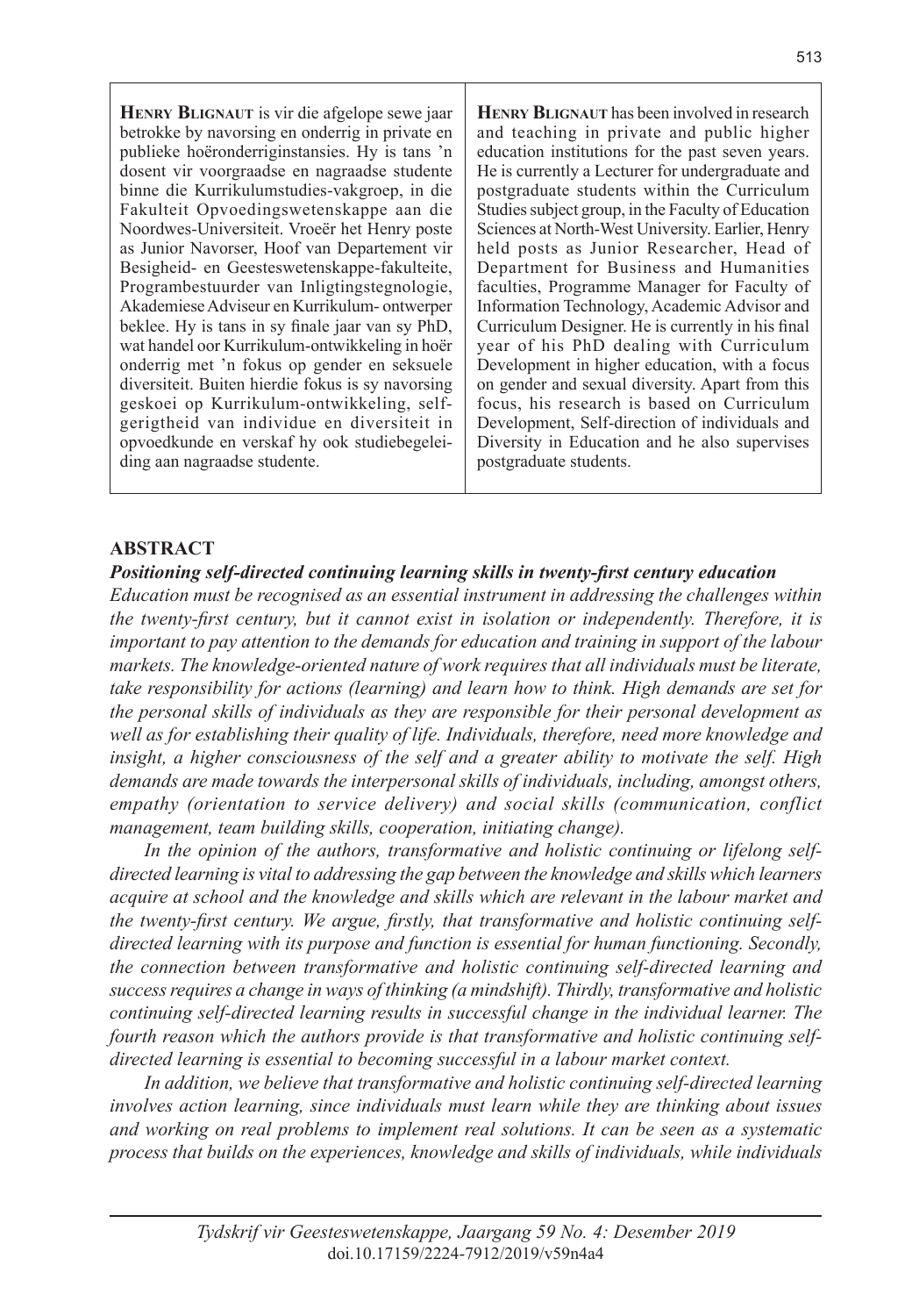*must also be encouraged to question learning content, which can lead to the creation of new knowledge.*

*The information explosion requires the education system to move from a pervasive teacherdirected approach to a more learner-centred approach to prepare school learners for the labour market and the twenty-first century. The authors support the discourse that education institutions must deliver learners who will have a high degree of self-directedness in learning and become transformed lifelong self-directed individuals who do not merely focus on the product (market) but realise the value of the learning process. Education requires a paradigm shift that includes the relevance of alternative teaching-learning strategies and methods like SDL and problem solving in which learners are functionally immersed in deep thinking and occupied with their learning. The above statement is vital to creating citizens who can think independently, creatively solve problems and assume their positions as contributing citizens of the society. According to the authors, (life-long) SDL is of great importance in filling the gap between the knowledge and skills that learners must master at school on the one hand and the knowledge and skills that are relevant for the labour market and society of the twenty-first century on the other.* 

*Education in the twenty-first century should, therefore, be recognised as an important tool for dealing with the challenges of the 21stcentury, but it cannot be used in isolation (Knowles, Holton & Swanson 2015). Thus, this study indicates that it is essential that the skills that the twenty-first century societies and workplaces demand be developed in schools. In addition, the educational needs, general objectives in the Curriculum and Assessment Policy Statement of South Africa (CAPS), the twenty-first century skills and the skills needed for individuals to function amidst the fourth industrial revolution should be combined in an effort to contribute to (lifelong) SDL.* 

**KEYWORDS:** education system, learning, teacher, self-directed learning, selfdirectedness, learners, continuous life-long, skills, 21st century

**TREFWOORDE:** onderwysstelsel, leer, onderwyser, selfgerigte leer, selfgerigtheid, leerders, voortgesette vaardighede, een-en-twintigste eeu

## **OPSOMMING**

Selfgerigte leer (SGL) word in een-en-twintigste-eeuse raamwerke as 'n kritieke vaardigheid vir leerders beskou ten einde hulle te kan voorberei op 'n onvoorspelbare, snelveranderende opvoedingswêreld, waar gefokus moet word op die eise van die vierde industriële revolusie. Hierby aansluitend behoort 'n geslaagde onderwysstelsel die leemte tussen hoe en wat leerders leer en wat die ekonomie vereis sinvol aan te spreek deur geskooldes toe te rus om vaardighede te ontwikkel wat tersaaklik vir die arbeidsomgewing is. Die rasionaal van hierdie artikel is derhalwe dat opvoedkundige investering in die ekonomie – en daarmee skoling van leerders in voortgesette (lewenslange) SGL – onontbeerlik is en 'n sinvolle onderwysstelsel onderlê.

# **1. INLEIDING EN KONTEKSTUALISERING**

Daar kan aanvaar word dat daar vir die een-en-twintigste-eeuse sekondêre skoolleerder 'n meer onafhanklike, outonome leerstyl bevorder behoort te word, wat hom 'n meer selfgeldende inligtingsoeker in die klaskamer sal maak. In 'n era van kennis-ontploffing is die tradisionele klaskamer nie voldoende vir die ontwikkeling van een-en-twintigste-eeuse leerders nie. 'n Moontlike oplossing is dat leerders poog om inligting te verwerk deur hulle eie kennis en vaardighede toe te pas. SGL ondersteun leerders om inligting te begryp en kan lewenslange leer help vaslê.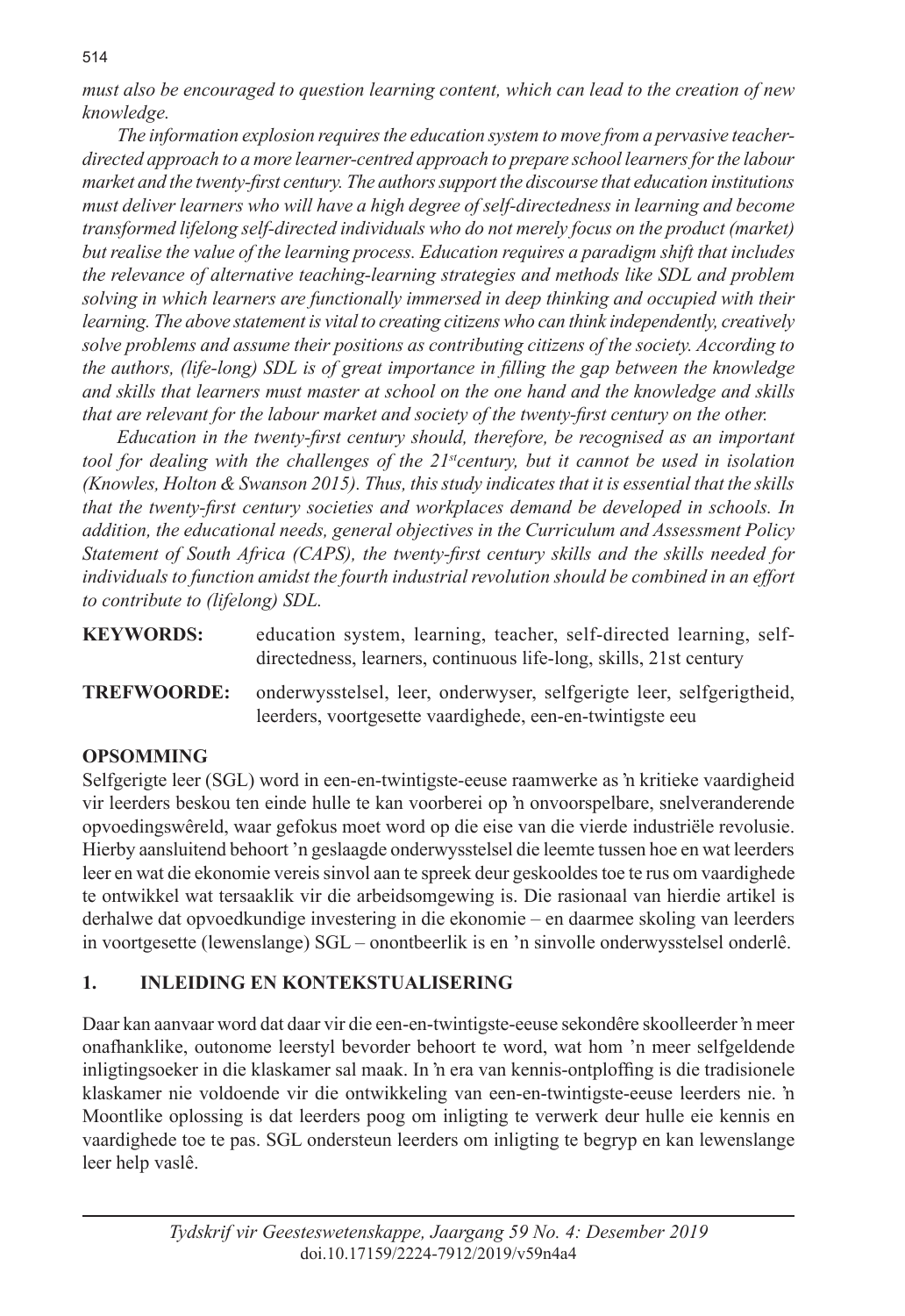Daar bestaan tans 'n leemte tussen die kennis en vaardighede wat leerders op skool bemeester en dit wat die een-en-twintigste-eeuse werksplek en samelewing van landsburgers vereis (Bersin 2012; The Partnership for 21st Century Skills 2011; Quendler & Lamb 2016). Hoogstaande akademiese standaarde en "skool-na-werk"-geleenthede vir alle leerders is van kardinale belang in 'n ontwikkelende land en sy onderwysstelsel (Francom 2010:38). Met 'n "skool-na-werk"-benadering word dit duidelik dat die ekonomiese "gesondheid" van die gemeenskap in die lewensvatbaarheid van skoolopleiding gesetel is (Benos & Zotou 2014; Teixeira & Queirós 2016; Woo, Kim & Lim 2017). Weens faktore soos 'n ouerwordende bevolking en die werkerskorps wat in die huidige era voortdurend heropgelei moet word om op hoogte te bly van nuwe ontwikkelinge, streef Suid-Afrika daarna om 'n kultuur van voortgesette selfgerigte leer te vestig (UNESCO 2012; Van Deur 2017). Ons voer aan dat die implikasie van hierdie standpunte behels dat relevante skoolopleiding noodsaaklik en terselfdertyd die wegspringpunt is om leerders toe te rus met die SGL-vaardighede wat hulle in die arbeidsmark kan toepas om sodoende dadelik in die hoofstroom van die werkerskorps opgeneem te kan word. Hierdie standpunt word bevestig deur Brockett, Cox, Canipe, Stockdale, Donaghy en Fogerson (2003) en Wang (2013). Dit is duidelik dat toekomsgerigtheid in leerprogramme noodsaaklik is om leerders te kan voorberei vir die verwagte eise van ekonomiese vooruitgang (Teixeira et al. 2016; Woo et al. 2017).

Bogenoemde uitganspunte weerspieël die dringendheid vir onderwyseropleidingsprogramme by universiteite, wat leerders deur studente sal voorberei vir die werkswêreld en so ook vir hulle toekoms. In ooreenstemming hiermee is daar 'n aantal studies waarin navorsers kritiek lewer op die huidige onderwyseropleidingsprogramme in hulle onderskeie lande, naamlik dat toekomstige onderwysers nie voldoende opgelei word nie. Voorbeelde hiervan sluit onderwyseropleidingsprogramme in Brasilië in, waar, buiten vir die feit dat dit toekomstige onderwysers nie doeltreffend voorberei nie, dit ook beoordeel word as broos, gefragmenteerd, oppervlakkig, gemeenplasig en sonder enige fokus (Pimenta et al. 2017). 'n Ander studie in die Verenigde Arabiese Emirate voer aan dat onderwyseropleidingsprogramme gefragmenteer is en meer klem behoort te lê op die insluiting van sekere vaardighede binne programme, sodat meer betekenisvolle leer kan plaasvind (Mohamed et al. 2017). In Amerika is daar bevind dat onderwyseropleiding gebroke is (Knowles 2013), wat weereens wys dat die probleem nie net tot Suid-Afrika beperk is nie. Hier te lande word daar na onderwyseropleiding as 'n krisisveld verwys en word daar ook spesifiek aangevoer dat dit nie kontekstueel genoeg is nie (Henning & Gravet 2011). Hierdie outeurs (Gravet et al. 2011) voer aan dat hoewel onderwysers in Suid-Afrika gereed is om klas te gee, hulle dikwels nie vir 'n klaskamerleefwyse voorbereid is nie. 'n Verdere Suid-Afrikaanse studie toon aan dat toekomstige onderwysers nie vir die rol wat hulle as onderwyser moet speel, opgelei word nie, veral met betrekking tot modellering wat in opleiding by hoëronderriginstansies kortkom (Du Toit-Brits 2019; Fourie & Fourie 2015).

Die outeurs is verder van mening dat dit ook in Suid-Afrika die geval is dat leerders in skole nie met die nodige fundamentele<sup>1</sup> en kontekstuele<sup>2</sup> vaardighede toegerus word nie weens onder andere swak onderwyseropleiding (Engel-Hills et al. 2009; Heerde & Murphy 2009). Hierdie fundamentele en kontekstuele vaardighede is spesifiek van toepassing vir die een-entwintigste eeu wat leerders in staat kan stel om nou asook in die toekoms, effektief te kan

<sup>1</sup> Fundamentele vaardighede vir die een-en-twintigste eeu sluit in die drie K's – kommunikasie, kreatiwiteit en kritiese denke, vaardighede wat gebruik moet word om met mense saam te werk, vaardighede om inligting te bestuur, probleme op te los en om met tegnologie te werk (Van Laar et al. 2017).

<sup>&</sup>lt;sup>2</sup> Kontekstuele vaardighede vir die een-en-twintigste eeu sluit in LAKSE – lewenslange leer, aanpasbaarheid, kulturele bewustheid, self-gerigtheid en etiese bewustheid (Van Laar et al. 2017).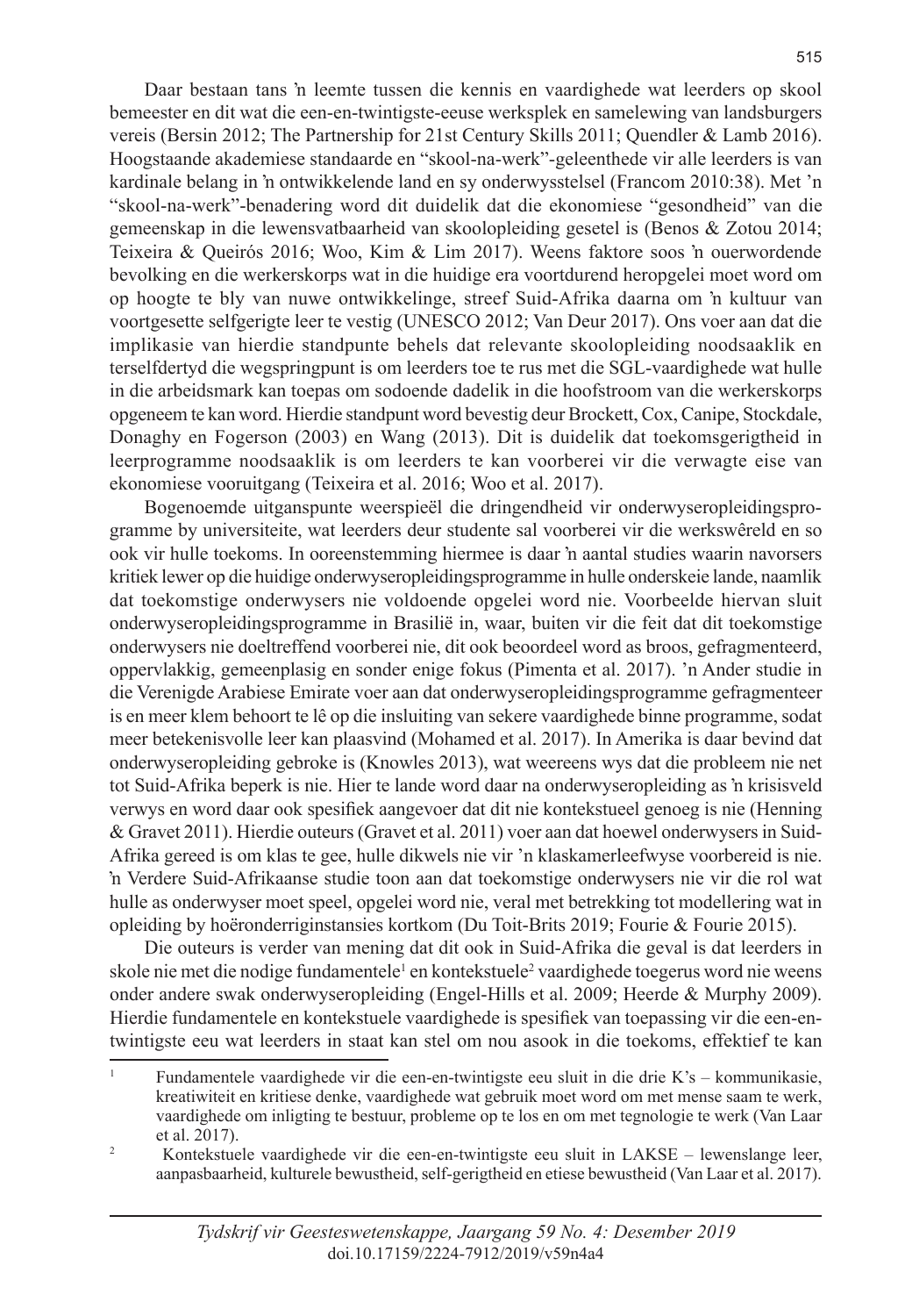funksioneer. Dit blyk verder dat die leemte in onderwysersopleiding lê by die aanleer en aanmoediging van vaardighede soos onder andere self-belang, verantwoordelikheidsbelang, beter praktiese onderwysopleiding, ontvanklikheid vir verandering, toekomsgerigtheid, dienslewerende leierskap, leergierigheid, aanleer van aanspreeklikheid om besluite te aanvaar en sodoende aandeelhouers in die sukses van die ekonomie te word. Daarom is die fasilitering van SGL volgens die outeurs een van die belangrikste doelwitte van onderwys ten einde suksesvolle en betekenisvolle leerervarings vir leerders te verseker.

Ons voer dus in hierdie artikel onder meer aan dat onderwys se fokus op die individuele leerder as protowerker toegespits behoort te wees, waar SGL dan leerders sou kon voorberei vir die kollektiewe uitdagings van die een-en-twintigste eeu. 'n Belangrike faktor in 'n land se vooruitgang is die vraag na interaksie en samewerking in die onderwys en die ekonomie. Versterking van leerders se selfgerigtheid deur middel van selfgerigte leeraktiwiteite wat konsentreer op die aanmoediging van kreatiewe denkvermoëns behoort 'n belangrike doel van onderrig te wees, met die uiteinde vir innoverende onderrig-en leermetodes in die onderwysen opleidingsveld. Om leerders se maksimum selfleer- en selfstudievermoëns te bevorder, behoort onderwysers maniere te vind om leerders te help om die kennis en die toepassing van teorie in die praktyk te bemeester (Hains & Smith 2012; Pontes Henn & Griffiths 2017).

Uit die bespreking blyk dit, met die voortdurende en veranderende eise van globalisering in gedagte, dat vrae oor die betekenis van geletterdheid, die betekenis van een-en-twintigsteeeuse vaardighede en die sosiale uitkomste van skoolopleiding ondersoek behoort te word. Ten spyte van die uiteenlopende standpunte rakende hierdie kwessies is die outeurs van mening dat die ontwikkeling van selfgerigtheid as 'n belangrike een-en-twintigste-eeuse vaardigheid gesien behoort te word en dat die onderwys 'n verantwoordelikheid het om leeromgewings, paradigmas en gemeenskappe daar te stel wat die aangroei, instandhouding en verwesenliking van SGL fasiliteer. Dit blyk verder uit ons bespreking dat daar nie genoegsame aandag geskenk word aan die voorbereiding van leerders binne die raamwerk van SGL vir die een-en-twintigste eeu in die vierde industriële revolusie nie. Verder word hierdie artikel met ander onlangse artikels<sup>3</sup> verbind, wat onder andere a) SGL binne 'n Suid-Afrikaanse leeromgewing konseptualiseer en 'n raamwerk voorstel met die potensiaal om leiding te gee aan opvoeders tydens die implementering van SGL in die klaskamer; b) aanvoer dat SGL kameraderie skep waardeur 'n "ONSheid"-benadering bevorder behoort te word; c) voorstel dat eerstejaaronderwysstudente oor spesifieke eienskappe moet beskik ten einde oor 'n hoër vlak van selfgerigtheid te beskik; en d) dat leermotivering die dryfkrag agter SGL is en studente in staat stel om op selfgerigte wyses te leer. Dus is dit juis hierdie voorafgaande artikels wat aanleiding gegee het tot hierdie artikel wat tesame die weg baan vir opvolgartikels. In hierdie artikel sal die volgende onderafdelings aangespreek word omrede dit 'n raamwerk vorm waarbinne die artikel gesetel is. Die eerste aspek wat aangespreek sal word binne hierdie artikel is die teoretiese begronding wat voortgesette selfgerigte leer omvat. Tweedens word daar op die uitdagings van die Suid-Afrikaanse onderwysbedeling gefokus. Op grond van hierdie aspekte bied ons

<sup>3</sup> Kyk byvoorbeeld na onlangse artikels wat verband hou met hierdie artikel soos: die daarstelling van SGL in leeromgewings (Du Toit-Brits 2015), die koppeling van motivering in die selfgerigtheid van eerstejaarstudente in opvoedkunde (Du Toit-Brits & Van Zyl 2017b), SGL kenmerke: Konstrueer leer as persoonlik, bemagtigend en suksesvol (Du Toit-Brits & Van Zyl 2017a), die diskoers na 'n transformerende en holistiese voortgesette teorie geskoei op SGL (Du Toit-Brits 2018a), die beweging na SGL binne opvoeding in die een-en-twintigste eeu (Du Toit-Brits, 2018b) asook die nosie dat die onderwyser nie net SGL beoefen nie, maar ook as bemiddelaar daarvan optree (Du Toit-Brits 2018c).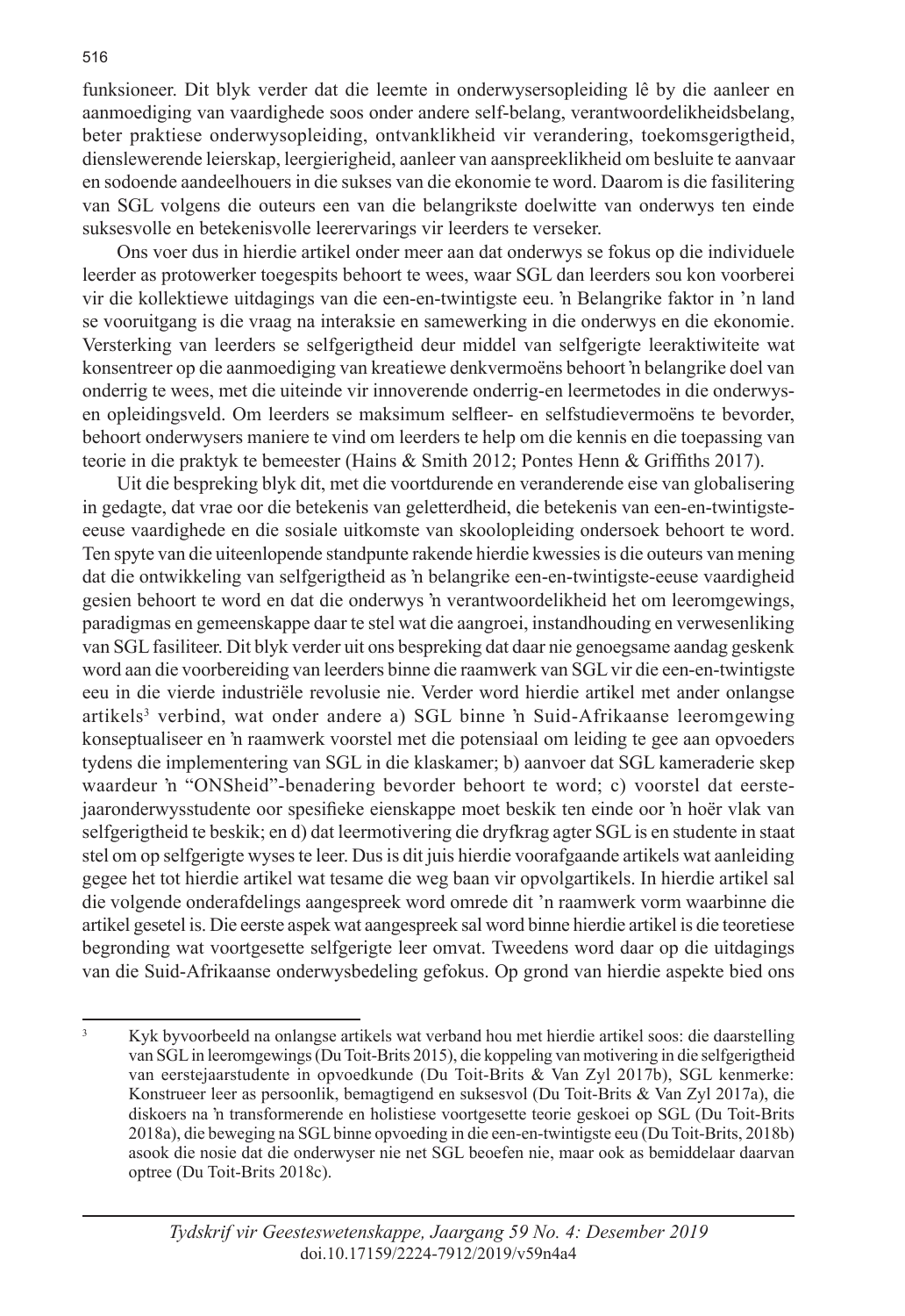vervolgens argumente rakende die grondliggende funksie van onderwys aan. Daar word verder ook gekyk na die bevordering van transformatiewe en holistiese voortgesette selfgerigte leervaardighede. Dit is uiteindelik ook nodig om te besin oor die ontwikkeling van leerders se eienaarskap van leer waaruit die uitdagings in die praktykmaking van SGL in die Suid-Afrikaanse onderwysbedeling, voortvloei. Die artikel sluit af met enkele gedagtes wat die belangrikheid van 'n paradigmaskuif binne die Suid-Afrikaanse onderwysbedeling beïnvloed.

### **2. TEORETIESE BEGRONDING: SELFGERIGTE LEWENSLANGE LEER**

SGL is nie opvoedkundig 'n nuwe konsep nie; al hoe meer lande konsentreer tans op SGL binne hulle onderrig-leerprogramme. SGL is trouens een van die mees nagevorste terreine van die onderwys en is as 'n noodsaaklike vaardigheid vir die een-en-twintigste eeu uitgelig (Nantz & Klaf 2012). Verskeie definisies en gebruike is deur outeurs van etlike dissiplines geskep vir die SGL-konsep (Bolhuis 2003; Canipe & Fogerson 2006). 'n Moontlike rede hiervoor kan wees dat SGL aan die konsep lewenslange leer, wat as 'n vereiste geld vir ons samelewing, gekoppel word (Guglielmino 2013). Verskeie bronne dui aan dat SGL plaasvind wanneer individue verantwoordelikheid aanvaar vir die identifisering van leerbehoeftes, ontwikkeling van leerdoelwitte, ontdekking van leerhulpbronne, evaluering van hulle eie leerproses asook die aanvaarding van verantwoordelikheid vir hulle eie leer (Ahmad & Majid 2014; Conner, Carter, Dieffenderfer & Brockett 2009; Saks & Leijen 2014). Verder word daar aangevoer dat selfgerigtheid lewenslank deel van individue se ervaringe uitmaak (Saks & Leijen 2014).

Geleenthede vir SGL kom in talle onderrigbenaderings voor en elke leersituasie hou die moontlikheid in om die nodige vaardighede ter ondersteuning van SGL by leerders te ontwikkel (Douglass & Morris 2014; Knowles et al. 2015). In elke leersituasie behoort daar van leerders verwag te word om selfgerig te wees en om SGL-vaardighede te ontwikkel wat hulle met probleemoplossing kan ondersteun (Ahmad & Majid 2014; Saks & Leijen 2014). Daar kan nie van leerders van 'n skoolstelsel wat daarop fokus om hulle te leer wat, hoe, wanneer en waar om te leer, verwag word om a) onmiddellik verantwoordelikheid vir hulle eie leer te aanvaar, b) om hulle eie leerdoelwitte te ontwikkel, c) om hulle eie leerhulpbronne te ontdek asook d) om hulle eie leerproses te evalueer nie. Leerders behoort blootgestel te word aan die geleentheid en verkryging van SGL-vaardighede wat hulle in staat kan stel om aktief by hulle eie leer betrokke te wees en om 'n lewenslange leerder te wees, soos vereis deur ons moderne samelewing (Van Deur 2017).

Bostaande konteksskepping bevestig dat daar sterkpunte bestaan rakende die kweek en bevordering van vaardighede in een-en-twintigste-eeuse onderwys. In die lig van bostaande standpunte is dit ook duidelik dat onderwys, as 'n belegging in menslike kapitaal, as 'n belangrike bepaler van volhoubare ekonomiese groei, beskou word. Onderwys kan 'n klas opgeleide, voortgesette selfgerigte leerders ontwikkel. Ons onderskryf daarom in hierdie artikel die mening dat die ontwikkeling van selfgerigtheid in leer as 'n belangrike vaardigheid in die een-en-twintigste eeu gesien moet word. Onderwys en opleiding behoort selfgerigte leer aan te moedig, en sodoende word een van die belangrikste vaardighede van die een-en-twintigste eeu by ons leerders gekweek. Daar is egter min inligting bekend oor selfgerigte leer en hoe dit in ons Suid-Afrikaanse skole bevorder en volgehou kan word, ondanks die belangrikheid daarvan vir die Suid-Afrikaanse onderwys en die ekonomie in die een-en-twintigste eeu. Ons is van mening dat daar verskeie maniere is om SGL te operasionaliseer binne die Suid-Afrikaanse konteks. Dit begin onder meer met die verbetering van leerders se selfgerigtheid in leer, waar selfgerigte leer geag behoort te word as 'n noodsaaklike vaardigheid in die een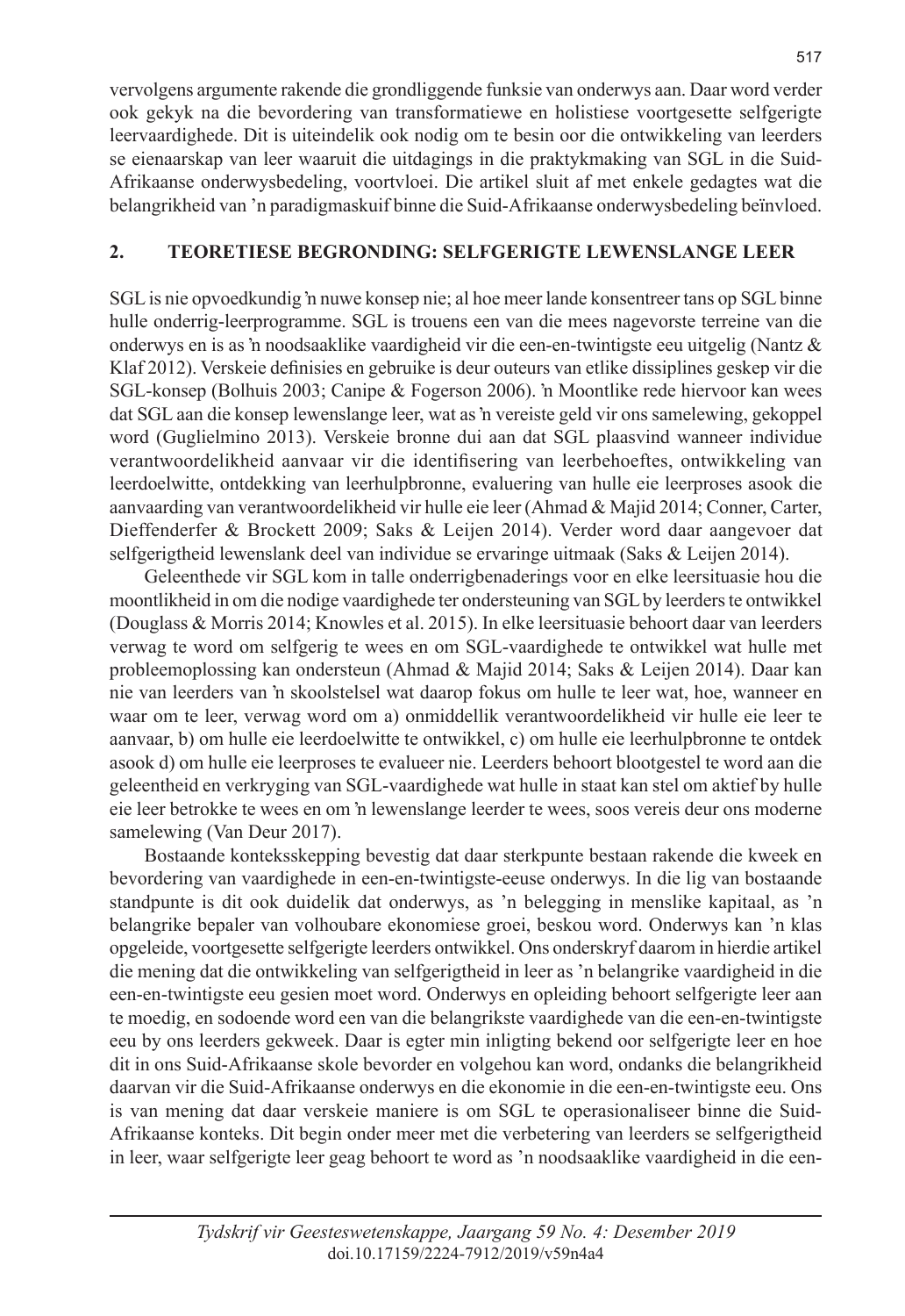en-twintigste eeu wat die volgende belangrike kenmerke bevat: a) eienaarskap van leer – waar leerders persoonlike verantwoordelikheid vir die identifisering van leemtes en die stel van leerdoelwitte neem; b) selfbestuur en selfmonitering – die proses waar leerders take, tyd en hulpbronne self bestuur asook die deurlopende pogings om verbeterings aan te bring om hulle eie leerdoelwitte te bereik; en c) die uitbreiding van leer – waar verskeie dissiplines oorvleuel en verbande tussen formele en informele leer, sowel as belangstellings in en buite die skool, gevestig behoort te word. Ons stel voor dat selfgerigte leer beter verstaan kan word as 'n spektrum wat begin by die laagste vlak van toevallige selfgerigte leer tot die hoogste vlak van selfgerigte leer, waar daar 'n progressiewe ontwikkeling van leerders se gereedheid in selfgerigtheid is. Die volgende afdeling rapporteer oor die uitdagings vir die Suid-Afrikaanse onderwysbedeling.

#### **3. UITDAGINGS VIR DIE SUID-AFRIKAANSE ONDERWYSBEDELING**

Die onderwys word beïnvloed deur voortdurende sosiale en ekonomiese veranderinge. Die onderwysstelsel behoort mikpunte sodanig te stel dat die voortgesette selfgerigte leervaardighede wat aan leerders geleer word, van so 'n aard sal wees dat dit leerders in staat sal stel om by die snelveranderende tegnologiese en ekonomiese problematiek aan te pas. In daardie konteks sal leerders inisiatief neem, met of sonder die hulp van ander, om hulle leerbehoeftes te identifiseer, leerdoelwitte te formuleer, menslike en materiële hulpbronne vir hulle eie leer te identifiseer, toepaslike leerstrategieë te identifiseer en te implementeer, en om hulle eie leeruitkomste te evalueer, sodat 'n betekenisvolle leerverandering kan plaasvind. Transformatiewe en holistiese voortgesette selfgerigte leervaardighede bevorder dus die ontwikkeling van leerders se eienaarskap van leer, ontwikkel leerders se selfbestuur en selfmonitering, kreatiwiteit, innovering en bied aan leerders geleenthede om hulle leer uit te brei. Hierdie een-en-twintigste-eeuse vaardighede kan die onderrig- en leerproses in so 'n mate verander dat ons leerders voorberei word om suksesvol in hul toekoms te wees (Care & Luo 2016; Frey & Osborne 2017).

Slegs 'n veerkragtige onderwysstelsel kan met die dinamiese ekonomiese en sosiale veranderinge volhou, en dit bring 'n groter soeke na samewerking tussen die onderwys en die arbeidsomgewing mee (Geisinger 2016). Die vinnig veranderende scenario van 'n moderne ekonomie lei onder meer tot 'n ooraanbod van ongeskoolde werkers met vaardighede wat van min waarde is vir die arbeidsomgewing (Frey & Osborne 2017), veral tans met betrekking tot die vierde industriële revolusie.

Die arbeidsmark verwag dat die onderwys werkers van 'n hoë standaard sal lewer, wat dan aan die onderwys verskeie uitdagings stel, naamlik dat die land se internasionale mededingendheid verbeter behoort te word, arbeiders wat aan die vereistes van die veranderde ekonomiese stelsel voldoen, gelewer moet word, en dat hulle aan die langtermynbehoeftes van die arbeidsmark moet voldoen ter bevordering van indiensnemingsmoontlikhede (Frey & Osborne 2017; Van Deur 2017). 'n Verdere uitdaging is dat die totale vlak van deelname in onderwys verhoog behoort te word om die gehalte van voortgesette selfgerigte leervaardighede wat aangeleer word, te verbeter. Bogenoemde dui dus daarop dat daar 'n kwalitatiewe en kwantitatiewe verbetering in die onderwys behoort plaas te vind in reaksie op die toenemende en diverse vereistes van die wêreld van werk (University of Oxford 2018).

'n Goedopgeleide arbeidsmag bring mee dat die veranderde tegnologie doeltreffend bemeester kan word. Dit is duidelik dat meer relevante kennis, noodsaaklike vaardighede en ingesteldheid van skoolverlaters wat tot die arbeidsomgewing toetree, verwag word (Nantzet al*.* 2012). 'n Toenemende vraag na skoolverlaters met intellektuele en selfgerigte vaardighede,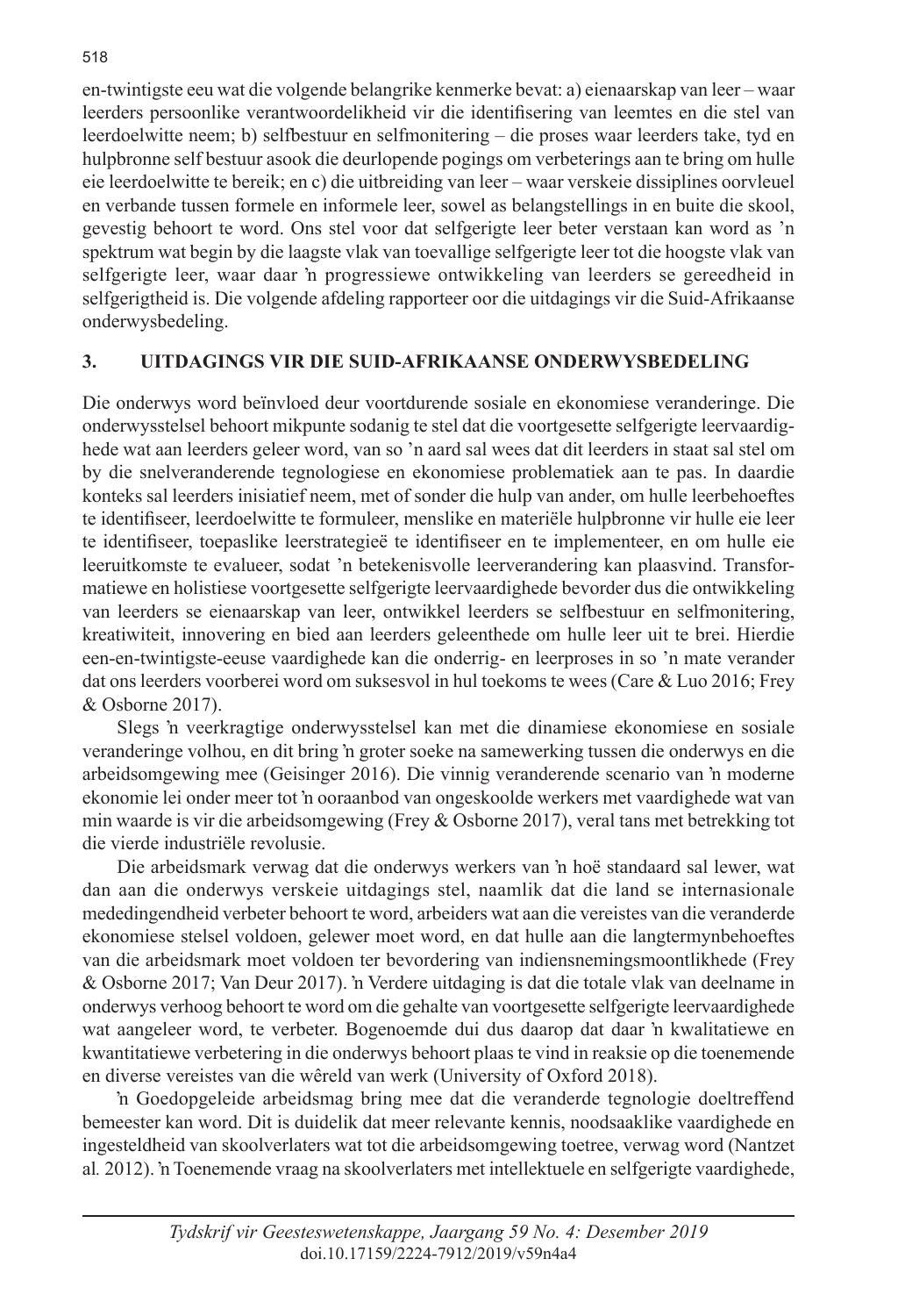hoë produktiwiteit en 'n onderskeibare individualiteit, kreatiwiteit en sensitiwiteit word ondervind.

Daar is eenstemmigheid daaroor dat 'n land in die huidige era nie sonder 'n dinamiese en goed opgeleide werkerskorps wat oor bepaalde selfgerigte vaardighede en werksetiek beskik, ekonomies kompeterend kan bly nie (Nantz et al. 2012). Gesien in die lig hiervan is 'n nuwe bewustheid van die belangrike rol wat onderwys in die voorbereiding van 'n land se werkerskorps kan en behoort te vervul aan die ontwikkel (Fisher et al. 2010; Louws et al. 2017; Trilling et al. 2009). Intellektuele kapitaal is die belangrikste vereiste vir ekonomiese sukses en vooruitgang. Die tekort aan intellektuele kapitaal lei tot frustrasie en aansienlike koste vir die bedryf en die ekonomie in die geheel (Guglielmino 2013; Merriam & Bierema 2014).

Dit is telkens duidelik dat daar 'n leemte in die huidige onderwysstelsel bestaan om leerders vir die wêreld van werk gereed te maak. Dit is ook duidelik dat daar sekere verwagtinge geskep is om hierdie leemte te vul en dus om skoolverlaters te lewer wat kan oorleef en groei in die arbeidsomgewing, op die sosiale sowel as die individuele vlak. Die impak van hierdie artikel is dat die noodsaaklikheid van een-en-twintigste-eeuse vaardighede bevestig word – 'n gegewe wat ook direk met die vierde industriële revolusie se verlangde eienskappe skakel, waaraan skoolverlaters of afgestudeerde studente moet voldoen. Die impak van hierdie artikel wys ook verder daarop dat die ontwikkeling van 'n outonome persoonlikheidsbevoegdheid belangrik is, sodat leerders gepas kan optree in veranderende en ingewikkelde situasies waar vinnige ontwikkeling van innovasies, insluitend tegnologieë en kunsmatige intelligensie, aan die orde van die dag is. Laasgenoemde stel 'n groot uitdaging vir opvoeders in die onderwys wat die arbeidsmarkprosesse en voorspellings van die arbeidsmagstrategieë moet kan verstaan. Dit beteken dat die onderwys intellektuele kapitaal behoort te ontwikkel wat selfgerigte individue is wat lewenslank aktief binne die arbeidsmark kan wees, gereed is vir voortgesette leer, en met die leierskapsvaardighede toegerus is om by die veranderende sosiale en ekonomiese situasies te kan aanpas en funksioneer.

#### **4. GRONDLIGGENDE FUNKSIE VAN ONDERWYS**

Een van die grondliggende funksies van onderwys is om leerders holisties op te voed na gelang van ekonomiese behoeftes ter ondersteuning van die arbeidsmark (Darling-Hammond & Bransford 2005; Knowles et al. 2015; Teixeira & Queirós 2016).

Die vraag wat ons in hierdie artikel aan die orde stel, is of die onderwys werklik die leerder voorberei met die oog op integrasie met die arbeidsomgewing. Ons is die mening toegedaan dat sommige pedagogiese metodes<sup>4</sup> beter as ander daarin slaag om leerders te help om eenen-twintigste-eeuse vaardighede te ontwikkel. Hierdie pedagogiese metodes sluit onder meer SGL, samewerkende leer, probleemoplossing, metakognisie, projekgebaseerde leer en lewenslange leer in.

Dus kan 'n mens nie die noodsaaklikheid daarvan miskyk om toepaslike onderrigstrategieë te implementeer nie en op so 'n wyse te organiseer dat dit voortgesette selfgerigte leer bevorder (Nantz & Klaf 2012). Die implikasies hiervan is dat leerprogramme beter leerervarings en holistiese lewenslange selfgerigte leergeleenthede moet daarstel.

<sup>4</sup> Wat voldoen aan konstruktivistiese leeromgewings waar werklike, ondersoekende, kritiese en konstruktiewe denke kan ontwikkel en geassesseer word, en waar vermoëns ontwikkel word om 'n verskeidenheid tegnieke tydens die leerproses te kan toepas.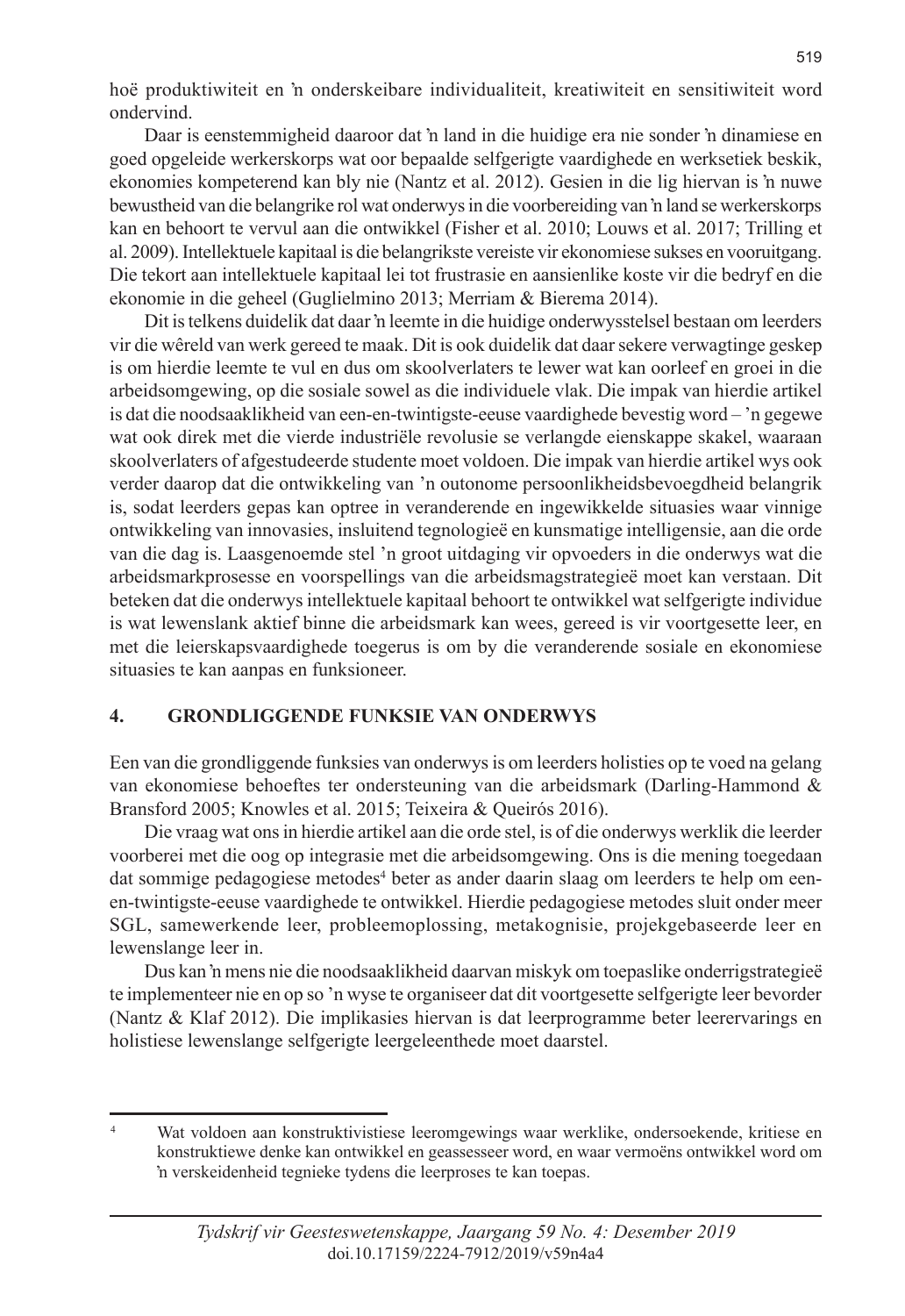Skoolverlaters ondervind dié probleem dat hulle nie oor die nodige minimale kwalifikasies beskik om hulle tegniese vaardighede te kan ontwikkel of om aan te pas nie. Die onderwysstelsel behoort op die behoeftes van werkgewers gerig te wees. Die algemene probleem van die Suid-Afrikaanse onderwysstelsel is dat daar nie op die gehalte van die Senior Sertifikaat gelet word nie (Modisaotsile 2012; Windapo 2016; UNESCO 2016). Die outeurs is van mening dat die hoë slaagsyfer nie werklik 'n verbetering van die onderwysstelsel verteenwoordig nie, aangesien die gehalte van skoolverlaters steeds swak is. Wanneer skoolverlaters in diens geneem word, moet ontsaglike hoeveelhede hulpbronne gebruik word om hulle op 'n standaard te bring waar hulle wel tot die verlangde vlak styg waarvolgens hulle werklik opgeneem kan word om die eenvoudigste en mees basiese werk in die werksplek te kan verrig (Guglielmino 2013; Louws et al. 2017). Dit is die aanvoeling binne tersiêre inrigtings en die arbeidsomgewing dat meer praktiese werk en voortgesette selfgerigte leervaardighede in die kurrikulum ingewerk behoort te word ten einde sodanige kurrikulum meer relevant te maak (Louws et al. 2017) en te voldoen aan die behoeftes van die ekonomie. Ander voortgesette leervaardighede wat ontwikkel moet word, sluit in aanpasbaarheidstrategieë en prosesse wat hulle kan gebruik om besluite in die werksplek te neem en te evalueer, ontwikkeling van 'n uitgebreide begrip van die wêreld, die insig dat mense, gemeenskappe, die arbeidsmark en die ekonomie interafhanklik is, en die doeltreffende gebruik van tale en syfers. Dit is verder ook belangrik dat leerders se selfgerigte eienskappe ontwikkel word sodat hulle 'n algemene belangstelling in basiese ekonomiese denkrigtings kan toon om deel te neem aan ekonomiese aktiwiteite as verbruikers, produsente en entrepreneurs, om 'n goeie begrip te hê van kennis, vaardighede en waardes, om die vermoë te ontwikkel om hard te werk en laastens, om as verantwoordelike landsburgers te kan optree. Vandaar, behoort leerders transformatiewe en holistiese voortgesette selfgerigte leervaardighede te ontwikkel wat hulle in staat sal stel om selfstandig in situasies te kan optree. Hierdie voortgesette selfgerigte leervaardighede is sleutelbevoegdhede waarmee leerders (individue) hulself bemagtig om hul lewens op sinvolle en verantwoordelike maniere te bestuur deur beheer te kan uitoefen oor hul lewens- en werksomstandighede.

By implikasie, behoort die onderwysstelsel sterker klem te plaas op meerdoelige vaardighede wat skoolverlaters in die arbeidsomgewing kan toepas. Samewerking met ekonomiese organisasies en werkgewers is onder meer belangrik en skoolprogramme behoort met die klem op werksvaardighede ontwikkel te word. Integrasie behoort ook ten opsigte van die handelsbeleid en die nasionale menslike hulpbronbehoeftes toenemend plaas te vind. Volgens UNESCO (2009), Darling-Hammond en Bransford (2005) en Van Deur (2017) moet ander staatsdepartemente ook by die onderwys betrokke raak om toe te sien dat skoolverlaters wel die vereiste vaardigheidsvlakke behaal.

Die ideaal is egter dat die onderwys in die behoeftes van die arbeidsomgewing sal voorsien, spesifiek in die vierde industriële revolusie (Webber-Youngman 2017). Verder behoort die onderwysstelsel meer omvangryk te wees en meer daarop te fokus om skoolverlaters en leerders voor te berei op die arbeidsomgewing (Louws et al. 2017; Nasri 2017). Swak prestasie, lae seniorsertifikaatslaagsyfers en onvoldoende voorsiening van beroepsgerigte en selfgerigte onderwys kan onder andere die gevolg wees indien die stem van alle belangegroepe (arbeidsmark/ekonomie/werkgewers) nie aangehoor word nie. Solank onderwysinstansies kennis, vaardighede en lewenshoudings sertifiseer terwyl dit nie aan die vereistes van die ekonomie (insluitende behoorlike basiese geletterdheid en gesyferdheid) voldoen nie, bewys hulle aan leerders en die land 'n onguns en dra hulle tot die werkloosheidsprobleem by. Suid-Afrika kan nie bekostig om voor te gee dat sy onderwysstandaarde hoër is as wat dit werklik is nie; die benadering is eenvoudig onaanvaarbaar en oneerlik (UNESCO 2009).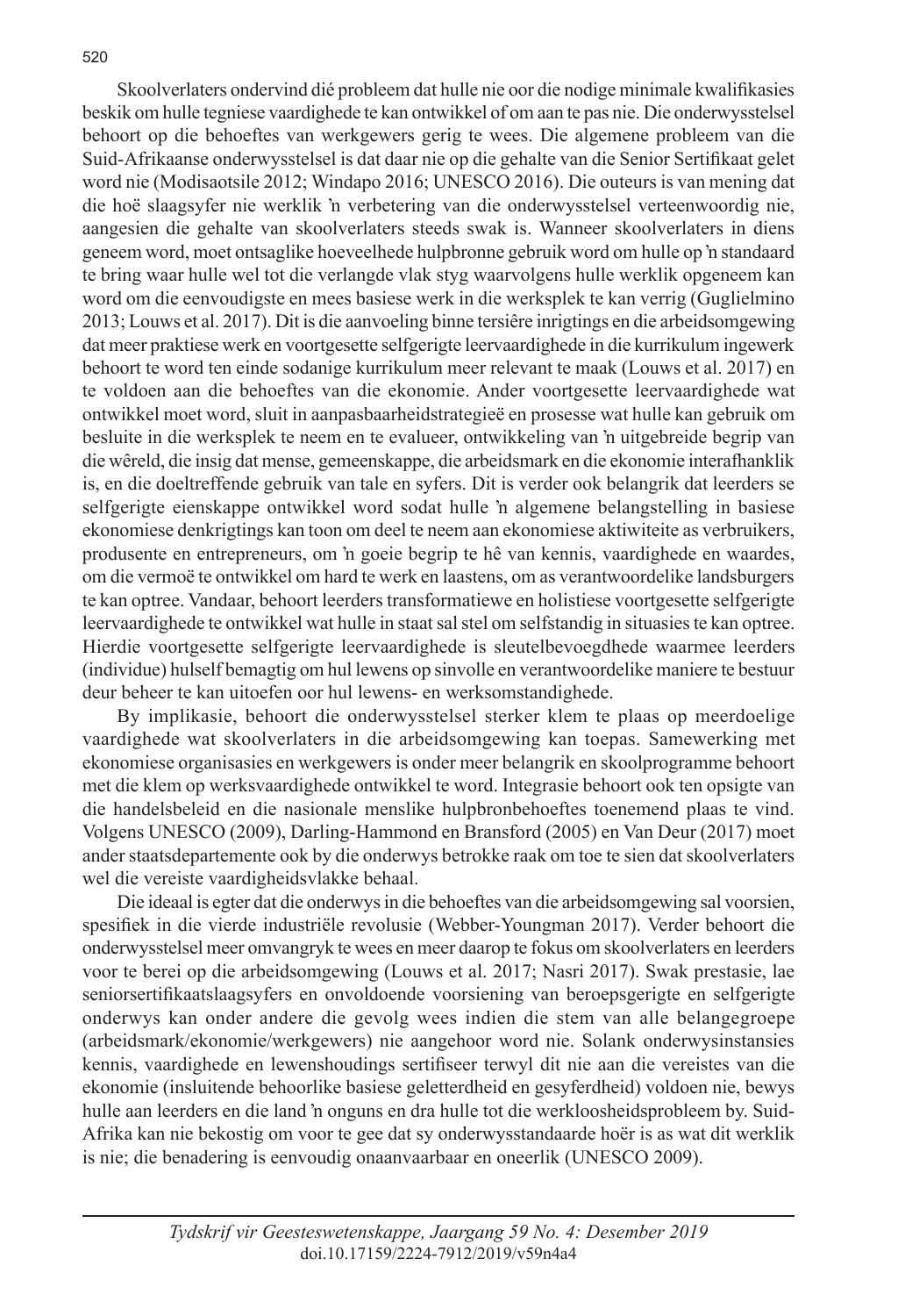#### **5. BEVORDERING VAN TRANSFORMATIEWE EN HOLISTIESE VOORT-GESETTE SELFGERIGTE LEERVAARDIGHEDE**

Die vereistes wat die arbeidsmark aan die onderwys stel, neem elke dag toe (Knowles et al. 2015). Een van die belangrikste vereistes is onder meer dat sekondêre onderwys meer daarop geskoei moet wees om in die moderne behoeftes van die ekonomie te voorsien, dus 'n stelsel wat meer buigsaam en aanpasbaar is en wat vir die aanvraag van die arbeidsomgewing voorsiening kan maak. Die teorie van menslike kapitaal maak onderwys en opleiding as 'n wondermiddel uit om ekonomiese groei en ontwikkeling te verseker en om werkloosheid te beperk. Die onderwys moet derhalwe daartoe in staat wees om die ekonomie te kan voed en ondersteun en deurlopend met die veranderende aanvraag van die ekonomie verband te hou (Guglielmino 2013). Dit is duidelik dat gesofistikeerde ekonomieë verskillende fases van ontwikkeling deurmaak, en onderwys behoort met hierdie ontwikkeling tred te hou, dit te ondersteun en bevorder (UNESCO 2012;2015). 'n Sterk en gevestigde onderwysstelsel blyk die sleutel tot sukses en vooruitgang te wees, en die onderwys en die ekonomie behoort as sulks ineen te skakel (Louws et al*.* 2017; UNESCO 2017).

Bostaande inligting impliseer dat die onderwys daartoe verbind behoort te wees om aan leerders 'n leerervaring te bied wat hulle op relevante uitdagings sal voorberei met betrekking tot die een-en-twintigste-eeuse werk, samelewing en ekonomie, wat hulle op 'n outentieke manier moet kan aanpak. Dit kan op 'n uitkomsgeoriënteerde, holistiese en voortgesette selfgerigte leeromgewing fokus met verkenningsgebaseerde, selfgerigte, aktiewe, en betekenisvolle leer binne 'n ondersteunende en responsiewe leeromgewing. Onderrig en leer behoort dus as dinamiese, interaktiewe prosesse beskou te word waarin onderwys, opvoeders en leerders 'n gedeelde verantwoordelikheid dra. Die onderwys behoort daarom daarna te streef om leerders toe te rus met die bevoegdhede om kennis te kan ontdek en koherente begrip deur die ontleding, evaluering, organisering en sintese van inligting in verskeie kontekste vas te lê ten einde hulle voor te berei om produktiewe lede van hulle sosiale, akademiese en professionele gemeenskappe te word. Ons meen verder dat die onderwys daartoe verbind moet wees om kurrikula op so 'n wyse te ontwikkel dat leerders die geleentheid sal hê om metakognitiewe vermoëns te ontwikkel sodat hulle kan verstaan hoe kennis binne verskeie kontekste gevorm en gevalideer word. Die onderwys behoort ook verantwoordelik te wees vir die skep van 'n ondersteunende leerervaring wat ontvanklik is vir leerders, wat sensitief is vir hulle leerbehoeftes en wat hulle sal bemagtig tot toenemende outonomie en selfverantwoordelikheid en dus, by implikasie, tot eienaarskap vir hul eie leer.

#### **6. ONTWIKKELING VAN LEERDERS SE EIENAARSKAP VAN LEER**

In hierdie artikel word daar van die standpunt uitgegaan dat selfgerigte vaardigheidsopleiding geïdentifiseer kan word as 'n voortgesette strategie van *leer om te leer,* waarmee leerders dan hulle vermoë kan ontwikkel om aan toekomstige (en tog ongeïdentifiseerde) eise van werkgewers in 'n mededingende werksmark te voldoen. Leerders kan slegs 21ste eeuse vaardighede ontwikkel mits dit spesifiek aangeleer word. Daarom moet formele onderwys transformeer word deur nuwe vorme van leer en die toepasbaarheid van nuwe pedagogiese metodes wat die aanleer van voortgesette selfgerigte leervaardighede (soos eienaarskap van leer) bevorder, ontwikkel en ondersteun.

Transformatiewe en holistiese voortgesette selfgerigte leer is noodsaaklik vir die voorbereiding van 'n dinamiese werkerskorps binne die een-en-twintigste eeu, spesifiek ten opsigte van die vierde industriële revolusie. Gelyke geleenthede moet in 'n regverdige samelewing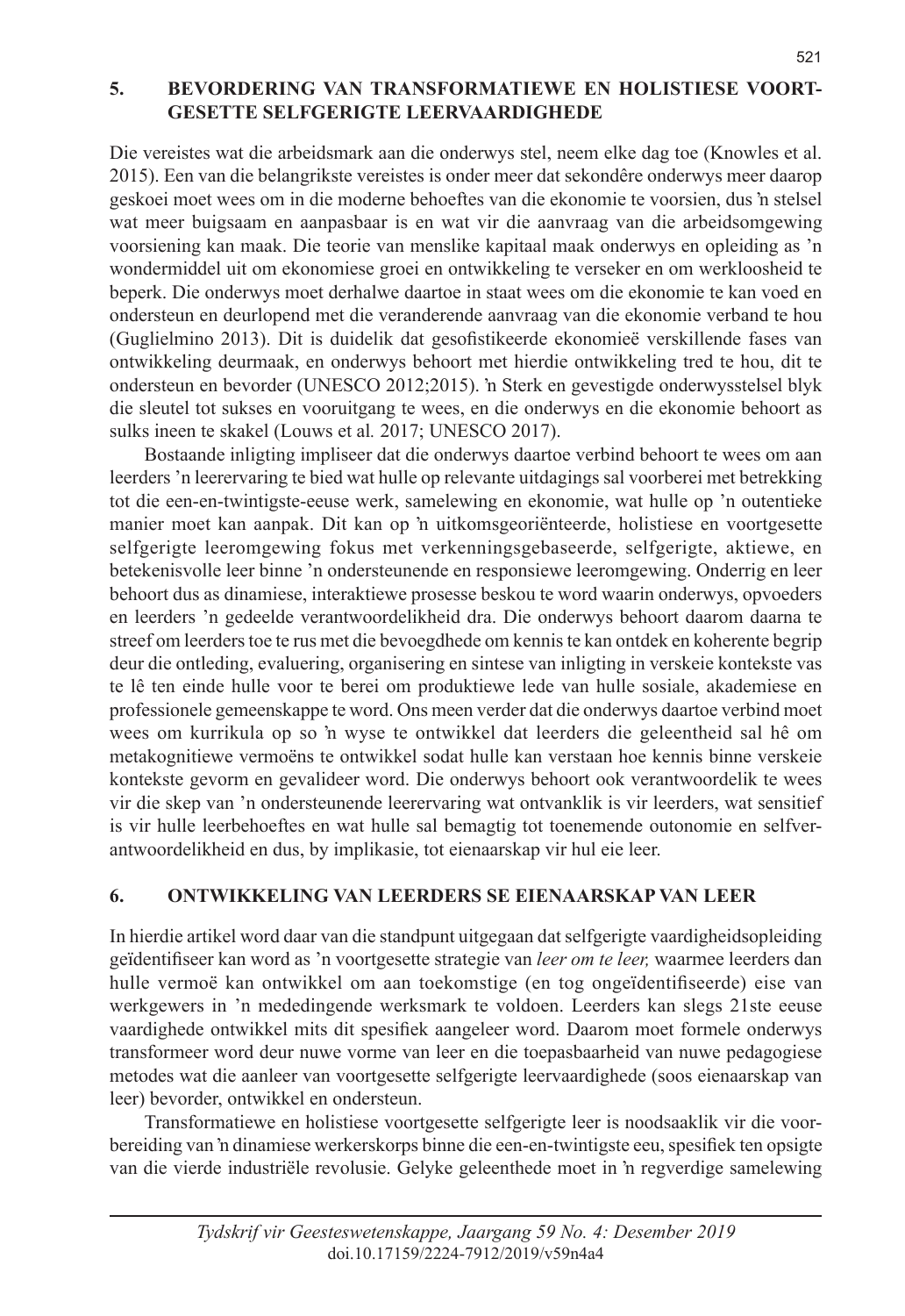bewerkstellig word en die klem behoort op gehalteonderwys te wees, want die oplossing vir elke probleem en antwoord op elke vraag is in die onderwys gesetel (Louws et al*.* 2017; UNESCO 2012; 2015). Onderwysdoelstellings behoort op die vaardigheidstoerusting van leerders te fokus in ooreenstemming met die behoeftes van die arbeidsomgewing. Hierdie vaardighede is holistiese voortgesette selfgerigte leervaardighede wat verband hou met kreatiewe denke, die vermoë om inligting te kan verwerk, die vermoë om die leefomgewing en die moontlikhede daarin te kan verstaan, die aanmoediging van eienaarskap, die gevoel van aanvaarding en die persoonlike ingesteldheid van voortgesette leer (Du Toit-Brits 2015; Nantz et al. 2012).

Die leerder se behoeftes om sy potensiaal te verwesenlik stel ook eise aan die onderwys. Tydens die onderrig van leerders, moet die skool onder andere daarop let dat die onderwysdoelstellings a) dit moontlik maak vir die potensiaal van alle leerders om ontsluit te word, b) leerders se lewensgehalte verbeter, en c) demokrasie vestig en onderhou (Du Toit-Brits 2018b). Aangesien ekonomiese ontwikkeling en groei die ontwikkeling van menslike potensiaal moontlik maak, is dit ook nodig om leerders met relevante vaardighede daarvoor toe te rus vir die ekonomiese ontwikkeling en groei wat in aanvraag is (Hiemstra 2013; UNESCO 2017).

Vir die doel van hierdie artikel kan gestel word dat onderwys behoort te fokus op onder andere a) die verwerwing van holistiese voortgesette selfgerigte leervaardighede met die oog op lewensvoorbereiding wat lei tot selfaktualisering van doeltreffende interkulturele kommunikasie en konstruktiewe sosiale verhoudings en b) om kognitiewe outonomie en selfbeskikking in leerders te ontwikkel, dit wil sê die eienaarskap van die leerproses, waar hulle vrae kan vra en onafhanklik probleme kan oplos. Ons is verder van mening dat onderwys gekenmerk behoort te word as lewensvoorbereiding en selfgerigte leervaardigheid wat leerders in staat sal stel om sosiale, politieke, ekonomiese en tegnologiese samelewingseise te kan hanteer (Deloitte 2018) en waar doelgerigte deelname en die opneem van eienaarskap van leerders verwag word (Nantz et al. 2012; Payne et al. 2013).

Die skool is tradisioneel vir die onderrig van akademiese leerinhoud verantwoordelik. Die eise wat die moderne tyd aan die skool stel, het egter meegebring dat die skool toenemend ook vir die sosiale ontwikkeling van die kind verantwoordelik moes word. Vanuit bogenoemde is dit duidelik dat die eise wat gestel word aan die onderwys en opleiding implikasies inhou wat buite die grense van die eksplisiete kurrikulum lê en wat dus die versteekte kurrikulum insluit. Lewensvoorbereiding het ten doel om leerders toe te rus om 'n suksesvolle bestaan in die wêreld te kan voer as selfgerigte individue. Een van die belangrikste universele uitkomste van onderwysvoorsiening is die ekonomiese bydrae wat individue in die samelewing kan lewer deur die aktualisering van verwerfde kennis en vaardighede (UNESCO 2015; 2017). Om aan die werklike behoeftes van die samelewing te kan voldoen, behoort onderwys ekonomies- en beroepsrelevant te wees, veral met die oog op regstellende aksie waardeur beroepsgeleenthede meer kompeterend van aard is. Die skool moet egter 'n ekonomiese klimaat en 'n entrepreneurskultuur skep waaruit voornemende entrepreneurs bepaalde vaardighede kan verwerf. Programme en gerigte onderwys vir hierdie doel behoort reeds op intreevlak van basiese onderwys aangebied te word om vroeë skoolverlaters so doeltreffend as moontlik te akkommodeer (Nantz et al. 2012).

Dit is belangrik om te besef dat mensgerigte onderwys voortvloei uit die verantwoordelikheid wat op die Suid-Afrikaanse onderwysstelsel rus, wat onder meer insluit dat die onderwys meer mensgerig behoort te wees, dus met 'n meer humanistiese en holistiese aanslag. Dit sluit ook in dat onderwys wat op tersiêre, sekondêre en primêre vlakke gelewer word, op die toekoms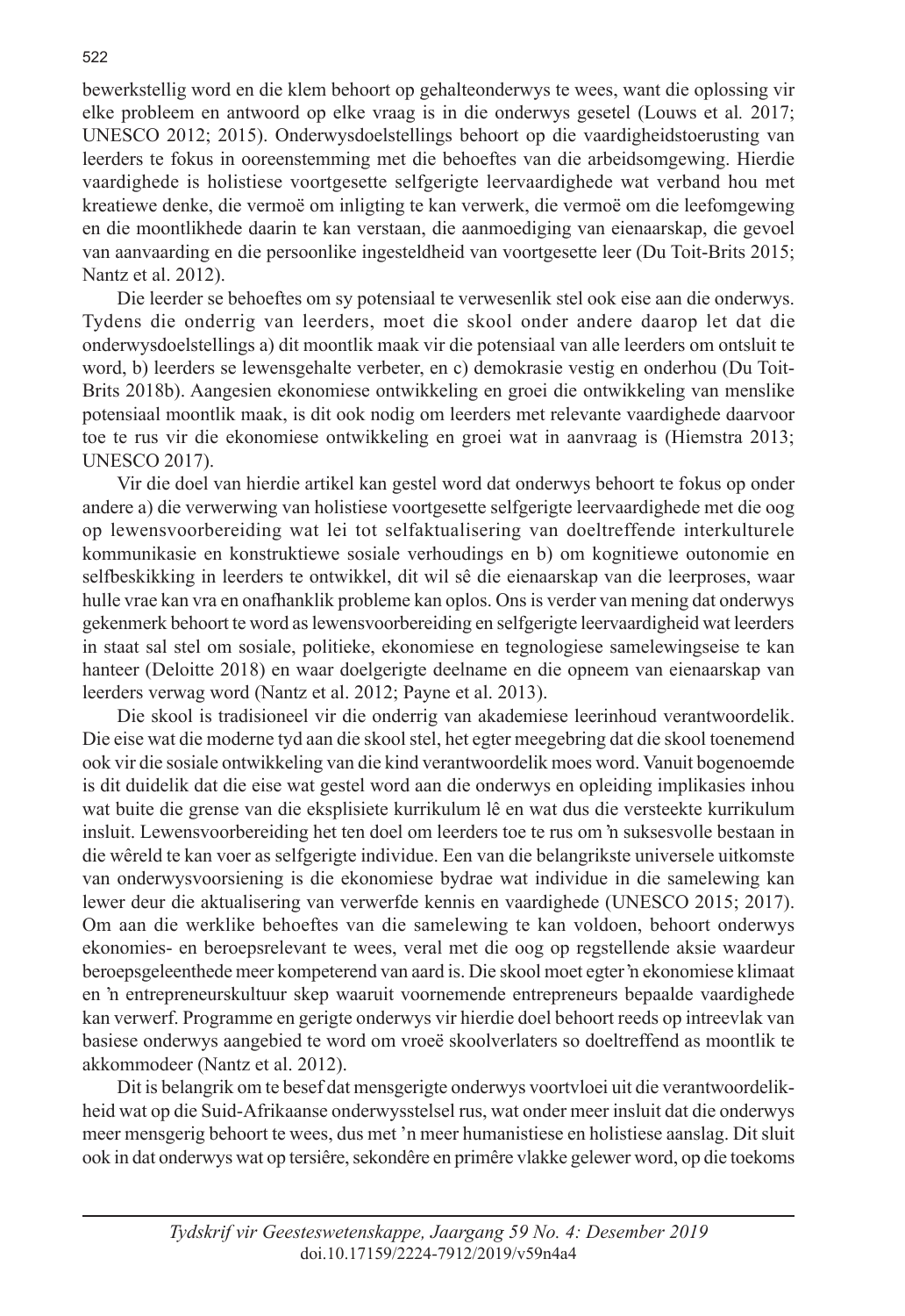gerig behoort te wees – met ander woorde dat dit wat nog nie bestaan nie maar wat individue nou leer, steeds van toepassing sal wees om na opleiding 'n bestaan te kan maak. Aangesien leerders in staat gestel moet word om holistiese voortgesette selfgerigte leervaardighede te kan toepas, is daar sekere uitdagings in die praktykmaking van SGL in die Suid-Afrikaanse onderwysbedeling.

#### **7. UITDAGINGS IN DIE PRAKTYKMAKING VAN SELFGERIGTE LEER IN DIE SUID-AFRIKAANSE ONDERWYSBEDELING**

Die volgende gesigspunte is van kernbelang vir die kernargument in hierdie artikel. Om transformatiewe en holistiese voortgesette selfgerigte leervaardighede te kweek, moet die kurrikulum die eienskappe van 'n oop- en metakurrikulum insluit. Die akademiese kurrikulum fokus op die kennis wat studente moet verwerf, terwyl die metakurrikulum ook op leervaardighede, denkgewoontes en die vaardighede fokus wat nodig is om in die lewe en die werksplek sukses te kan behaal. Die onderriggewer is verantwoordelik vir die ontwerp van 'n leeromgewing waarin leerders vrye keuses, soos byvoorbeeld die stel van eie leerdoelwitte asook tipes assessering, kan uitoefen en hulle bewustheid kan opskerp om self eienaarskap en selfbeskikking (Blau & Shamir-Inbal 2017; Johnson, Adams Becker, Estrada & Freeman 2015) en verantwoordelikheid te kan neem vir hulle leer en ontwikkeling (Kivunja 2015b). Elke leerder moet vir homself besluit wat die "waarheid" is, deur in kontak te kom met sy eie gevoelens, maar ook deur 'n wye verskeidenheid van inligting, argumente en standpunte (dus die verpersoonliking van leer) (Cronin 2017; Smyth, Bossu & Stagg 2016). Geen evaluering, voorskrifte, of die afdwing van aktiwiteite vind in dié leersituasie plaas nie (Rajaee, Abbaspour & Zare 2013), en die hoofdoel van enige onderrigsituasie behoort te wees om outonomiteit (Yu-Liang 2015) en onafhanklikheid by die leerder te ontwikkel (Ma & Gao 2010; Rajaee et al. 2013). Die ontwikkelingsproses behoort die leerder in staat te stel om aktief en proaktief beheer te neem oor leer en om self waarhede te ontdek (Nasri 2017). Daar bestaan dus geen formele evaluering nie en die leerder is verantwoordelik vir sy eie evaluering (Dick 2013), wat aan die hand van persoonlike gevoelens aangaande iets gedoen word.

Die implikasie van hierdie standpunte is dat die klem op leerder-selfgerigtheid geplaas behoort te word, en selfrefleksie behoort 'n belangrike element van leer te vorm. Ontdekkende leer en die verpersoonliking van leer word as belangrike aspekte beskou, en die individuele leerder behoort 'n intrinsieke belangstelling te toon in die insigte wat ontdek word. In hierdie verband behoort leergeleenthede aan studente gegee te word om a) fundamentele aannames betreffende die aangebode idees te kan bevraagteken (Blaschke & Hase 2016); b) leerders toe te laat om keuses in hulle leerekspedisie te maak (Hase & Kenyon 2013a; 2013b); c) die uitgebreidheid van die leerinhoud voorsiening te laat maak vir betekenisvolle, diep leer en vir die ontwikkeling van kritiese denkvaardighede (Kivunja 2015a); d) leerders hulle eie bykomende leerhulpbronne te laat identifiseer en/of aan hulle die keuse te voorsien om vanuit 'n wye verskeidenheid bronne te kan kies (Hase 2013); e) aan leerders leergeleenthede te voorsien om hulle eie leerstrategieë te kies; f) leerders aan te moedig om self besluite oor hulle leer te neem; g) selfbeplanning, selfbestuur, self-inoefening, selfmonitering, selfbeskikking en selfbeheer aan te moedig; h) leerders bewus te maak van die nuttigheids- en die intrinsieke waarde van hulle studies binne hulle leerekspedisie; en i) relevante kennis en vaardighede te bied wat leerders dadelik in hulle leerekspedisie en die lewe kan toepas (Eberhard, Podio, Alonso, Radovica, Avotina, Peiseniece, Caamaño Sendon, Gonzales Lozano & Solé-Pla 2017; Kenyon & Hase 2013; Yu-Ju 2018).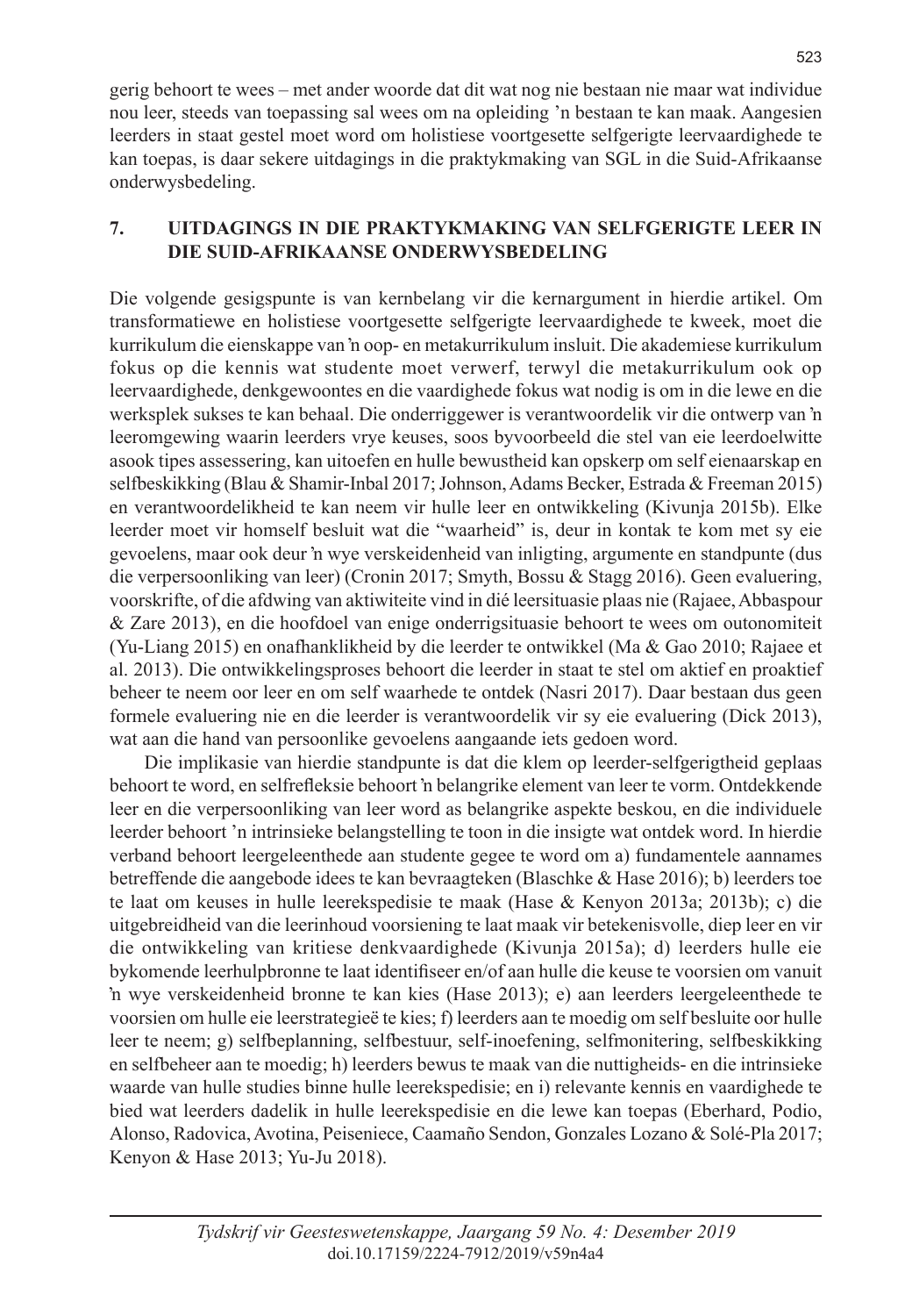Bydraend hiertoe beklemtoon ons in hierdie artikel dat kurrikulumgeleenthede aan leerders (Blaschke & Hase 2016) voorsien behoort te word om die volgende te bereik: a) om samewerkende leer, probleemgebaseerde leer en projekgebaseerde leerstrategieë by die onderrigen-leeraktiwiteite te integreer; b) om 'n fyn balans tussen inhoud en leerproses te handhaaf; c) om verdere en meer deurtastende leer te stimuleer; d) om leerders betekenis aktief te laat konstrueer; en e) om die leerder se persepsies van sy eie effektiwiteit (selfeffektiwiteit) 'n belangrike rol te laat speel in die hantering van leertake sodat doelgerigte leeraksies geneem kan word.

Vanuit bogenoemde inligting en die opleiding en voorbereiding van individue (in eie hoedanigheid en as werknermer) vir funksionering binne die een-en-twintigste eeu en die vierde industriële revolusie is dit duidelik dat opvoeding en werk nie as eenvoudige situasies gesien kan word nie (Van Laar et al. 2017). Die kennisgeoriënteerde aard van werk stel ook eise aan die intellektuele vaardighede van individue – met ander woorde om gebruik te maak van hoër kognitiewe denkvaardighede (Binkley, Erstad, Hermna, Raizen, Ripley, Miller-Ricci & Rumble 2012) soos om krities en selfgerig te dink (Kivunja 2015a). Dit sluit onder andere in dat alle individue geletterd en gewillig moet wees (Weiner 2011) – wat insluit die vermoë om sekere take te kan verrig maar terselfdertyd ook die kennis om die take te verrig (Yu-Liang 2015), soos byvoorbeeld die gebruik van tegnologie (Chai, Deng, Tsai, Koh & Tsai 2015; Dede 2010; Howland, Janassen & Mara 2012; Voogt &Roblin 2012), om verantwoordelikheid te neem vir aksies (Kivunja 2015b) (insluitend leer) en om metakognitiewe vaardighede aan te leer. Hoë eise word aan individue se persoonlike vaardighede gestel deurdat hulle vir hul eie persoonlike ontwikkeling en lewenskwaliteit verantwoordelik is. Hiervolgens het individue onder andere meer kennis en insig, bewustheid van die self en die vermoë tot selfmotivering nodig. Hoë eise word ook aan interpersoonlike vaardighede gestel en dit behels onder andere empatie (oriëntasie tot dienslewering) en sosiale vaardighede (Kivunja 2015b) soos kommunikasie (Binkley et al. 2012), konflikhantering, spanbouvaardighede en samewerking (Chai et al. 2015; Voogt & Roblin 2012) asook die aanvang van verandering en om daarby aan te pas (Kivunja 2015b; Kuhlthau, Maniotes & Caspari 2015), om net 'n paar eise te noem.

## **8. SLOTGEDAGTES**

Die rasionaal van hierdie artikel is dat opvoedkundige investering in die ekonomie en die bevordering van ekonomiese ontwikkeling onvermydelik is en dat die onderwys, wêreldwyd, moet fokus op die voorbereiding van skoolverlaters se toelating tot die arbeidsmark gedurende die een-en-twintigste eeu en spesifiek die vierde industriële revolusie. In ag genome die vereistes om te kan leef en te oorleef in die een-en-twintigste eeu, is dit belangrik om kennis te dra van die gewilde globale diskoers, naamlik die vierde industriële revolusie. Die vierde industriële revolusie is van kardinale belang vir onderwys en opleiding siende dat daar 'n toenemende aanvraag na werkers wat beskik oor intellektuele vaardighede en 'n hoë mate van produktiwiteit en sensitiwiteit sal ontstaan (UNESCO 2017). Onderwys (ook binne die Suid-Afrikaanse konteks) behoort die behoeftes van werkgewers meer direk en doeltreffend aan te spreek met doelwitte soos om die jeug toe te rus om die wêreld van werk en die volwasse lewe meer toegerus en selfgerig te betree, om 'n beter selfgerigte en toegeruste toekomstige arbeidsmag te voorsien, om 'n meer aanpasbare, voorbereide en hoogs gemotiveerde en produktiewe arbeidsmag te ontwikkel en in stand te hou, om die jeug voor te berei met die oog op selfindiensneming en om die jeug toe te rus om alle moontlike hulpbronne aan te wend ten opsigte van indiensneming (American Association of School Librarians 2017).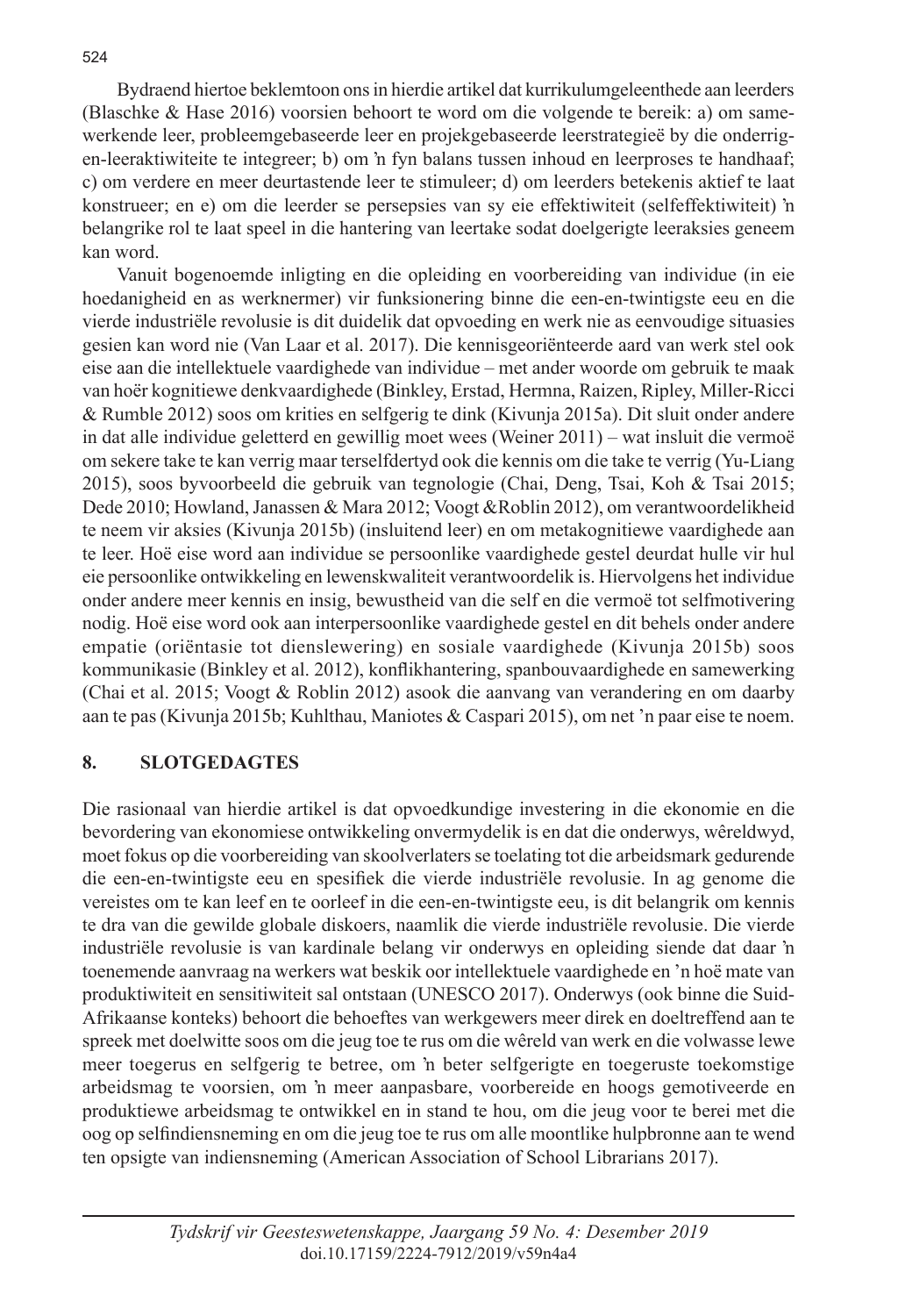Uit die bespreking blyk dat mensgerigte ontwikkeling van belang by die vestiging van ekonomiese groei en ontwikkeling is. Onderwys behoort onder andere te lei tot die ontwikkeling van die mens in sy totaliteit en ook as 'n produksiefaktor, die versekering van ekonomiese groei – maar ter wille van die mens en nie ten koste van die mens nie – die instaatstelling van die mens om tussen moontlikhede te kan kies, en die inagneming van die mens se individualiteit en gereedheid (Louws et al. 2017).

Dit blyk verder uit ons bespreking dat weens faktore soos 'n ouerwordende bevolking en dat die werkerskorps in die huidige era voortdurend heropgelei moet word om tred te hou met nuwe uitvindinge, Suid-Afrika daarna moet streef om 'n kultuur van transformatiewe en holistiese voortgesette SGL te vestig (Du Toit-Brits 2018b; Van Deur 2017). Daar is 'n enorme behoefte aan 'n nuwe geslag van *kenniswerkers* wat inligting kan verwerk tot verkoopbare produkte wat voortdurend by nuwe tegnologie kan aanpas. Emosionele ewewigtigheid wat ten nouste aansluit by die hedendaagse grondbegrip *emosionele intelligensie* is baie belangrik. Daar kan aanvaar word dat dit belangrik is dat skoolverlaters, ondanks werksdruk en die interpersoonlike struwelinge wat daarmee gepaard gaan, emosioneel gebalanseerd moet wees (Kuhlthau et al. 2015).

In die lig van bogenoemde standpunte kan die saak van SGL en die selfgerigtheid van leerders, behoorlik oorweeg word. Die aanname hier is dat transformatiewe en holistiese voortgesette selfgerigte leer van groot betekenis is om die leemte te vul tussen enersyds die kennis en vaardighede wat leerders op skool bemeester, en andersyds die kennis en vaardighede wat in die arbeidsomgewing en samelewing in die een-en-twintigste eeu tersaaklik is. Redes wat aangevoer word, is eerstens dat transformatiewe en holistiese voortgesette selfgerigte leer sentraal tot menslike funksionering staan, met 'n eie doel en funksie. Tweedens, dat daar 'n verband is tussen transformatiewe en holistiese voortgesette selfgerigte leer en sukses wat met 'n verandering in denkwyses gepaard gaan en derdens, transformatiewe en holistiese voortgesette selfgerigte leer bewerk suksesvolle verandering binne die individuele leerder wat belangrik vir sukses in 'n werksituasie is.

Die implikasie is dat transformatiewe en holistiese voortgesette selfgerigte leer aksieleer inhou omrede individue moet leer terwyl hulle aan werklike probleme dink en werk en werklike oplossings implementeer. Dit behoort dus as 'n sistematiese proses gesien te word wat bou op die ervarings, kennis en vaardighede van individue, terwyl individue ook aangemoedig moet word om leerinhoude te bevraagteken wat aanleiding kan gee tot die generering van kennis wat gebaseer is op kreatiewe denke wat tot kreatiewe, nuwe kennis aanleiding kan gee. Die inligtingsontploffing vereis dat die onderwysstelsel wegbeweeg van 'n deurslaggewende onderwysergesentreerde benadering na 'n meer leerdergesentreerde onderrigbenadering om skoolleerders op 'n arbeidsmark binne die een-en-twintigste eeu voor te berei om te kan funksioneer tydens die vierde industriële revolusie. Die outeurs steun die diskoers dat onderwysinstellings leerders en studente moet lewer wat daartoe kan bydra dat hulle in lewenslange selfgerigte individue ontwikkel wat nie net op die produk (punte) konsentreer nie maar ook die waarde van die leerproses self sal besef. 'n Paradigmaskuif is binne die onderwys nodig met die besef dat alternatiewe onderrig-leerstrategieë en -metodes soos transformatiewe en holistiese voortgesette selfgerigte leer en probleemoplossing leerders in staat sal kan stel om funksionerend en diepdenkend met hulle eie leer om te gaan.

Om gewig aan hierdie argumente te verleen, stel ons voor dat onderwys in die een-entwintigste eeu dus erken behoort te word as 'n belangrike instrument vir die hantering van die uitdagings binne die een-en-twintigste eeu, maar dit kan nie in isolasie aangewend word nie. Die implikasie van bogenoemde stelling is dat dit van kardinale belang is dat vaardighede wat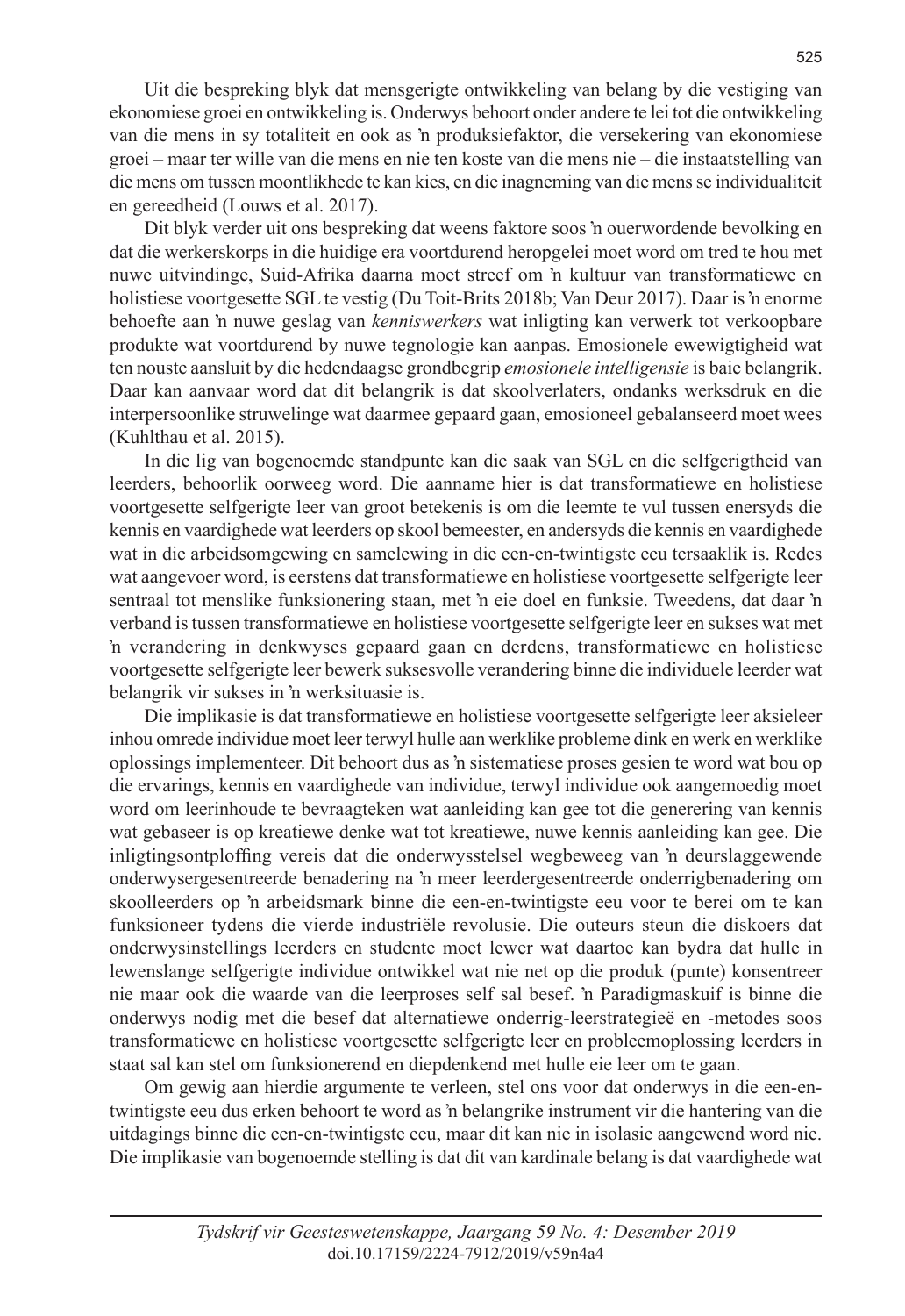benodig word in samelewings en werksplekke van die een-en-twintigste eeu in skole ontwikkel word. Daarvoor is sinergie nodig tussen die onderwysbehoeftes, die algemene doelstellings wat in die Kurrikulum- en Assesseringsbeleidverklaring van Suid-Afrika vervat is, een-entwintigste-eeuse vaardighede en die vaardighede wat benodig word om tydens die vierde industriële revolusie as 'n werker te kan funksioneer om tot transformatiewe en holistiese voortgesette selfgerigte leer te kan bydra. Die bespreking bring laastens aan die lig dat

We need to foster a mindset of SDL being fostered in classrooms so that SDL becomes a habit of mind. (Du Toit-Brits 2018b:62)

Daarom bevestig ons die bogenoemde stelling in 'n vorige artikel dat transformatiewe en holistiese voortgesette selfgerigte leer die volgende laat realiseer:

A meaning-making holistic personal development process is transforming students into mature, self-actualized, self-engaged, independent and empowered individuals who have the mind-set of growth, aptitude/capability of taking ownership, authentic control of and accountability for their learning, and in so doing, fostering intellectual openness to evolve into self-directed lifelong goal-oriented individuals*.*(Du Toit-Brits 2018b:62)

#### **BIBLIOGRAFIE**

- Andruske, C.L. 2009. Self-directed learning: the political act. In: *Emerging direction in self-directed learning*. Chicago, IL: Discovery Association Publishing House.
- Ahmad, B.E. & Majid, F.A. 2014. Face in self-directed learning: The journey of a highly self-directed learning. *Procedia SocBehavSci*, 116:2717-2721.
- Benos, N. & Zotou, S. 2014. Education and economic growth: A meta-regression analysis. *World Development*, 64:669-689.
- Bersin, J., 2012. Growing gap between what business needs and what education provides. [Online] Beskikbaar: https://www.forbes.com/sites/joshbersin/2012/12/10/growing-gap-between-whatbusiness-needs-and-what-education-provides/#785a5aa7614d [Gebruik: 25 August 2019].
- Binkley, M., Erstad, O., Herman, J., Raizen, S., Ripley, M., Miller-Ricci, M. & Rumble, M. 2012. Defining 21st century skills. In*: Assessment and teaching of 21st century skills*. Dordrecht: Springer.
- Blaschke, L.M. & Hase, S. 2016. Heutagogy: a holistic framework for creating twenty-first-century self-determined learners. In*:* Gros, B., Kinshuk & Marcelo, M. eds. *The future of ubiquitious learning*. Berlin: Springer.
- Blau, I. & Shamir-Inbal, T. 2017. Re-designed flipped learning model in an academic course: The role of co-creation and co-regulation. *Computers and Education*, 115:69-81.
- Bolstad, R. 2012. Principles for a future-oriented education system. *New Zeeland Review of Education*, 21:77-95.
- Brockett, R.G., Cox, B.F., Canipe, J.B., Stockdale, S.L., Donaghy, R.C. & Fogerson, D.L.A. 2003. Collaborative Research Effort in Self-Directed Learning. *Adult Learning,* 14(4):20-22.
- Canipe, J. &. Fogerson, F.D. 2006. The Literature of Self-Directed Learning: Dissertations. *International Journal of Self-directed Learning*, 3(2):34-44.
- Care, E. & Luo, R. 2016. *Assessment of Transversal Competencies. Policy and Practice in the Asia-Pacific Region*. Paris, France: United Nations Educational, Scientific and Cultural Organisation (UNESCO).
- Chai, C.S., Deng, F., Tsai, P.S., Koh, J.H.L. & Tsai, C.C. 2015. Assessing multidimensional students' perceptions of twenty-first-century learning practices. *Asia Pacific Education Review*,16(3):389-398.
- Cronin, C. 2017. Openness and praxis: Exploring the use of open educational practices in higher education. *International Review of Research in Open and Distributed Learning*, 18(5):1-34.
- Chisholm, L. 2005. The politics of curriculum review and revision in South Africa in regional context. *Compare*, 35(1):79-100.
- Conner, T.R., Carter, S.L., Dieffenderfer, V. & Brockett, R.G. 2009. A citation analysis of self-directed learning literature, 1980-2008. *International Journal of Self-Directed Learning*, 6(2):53-75.

526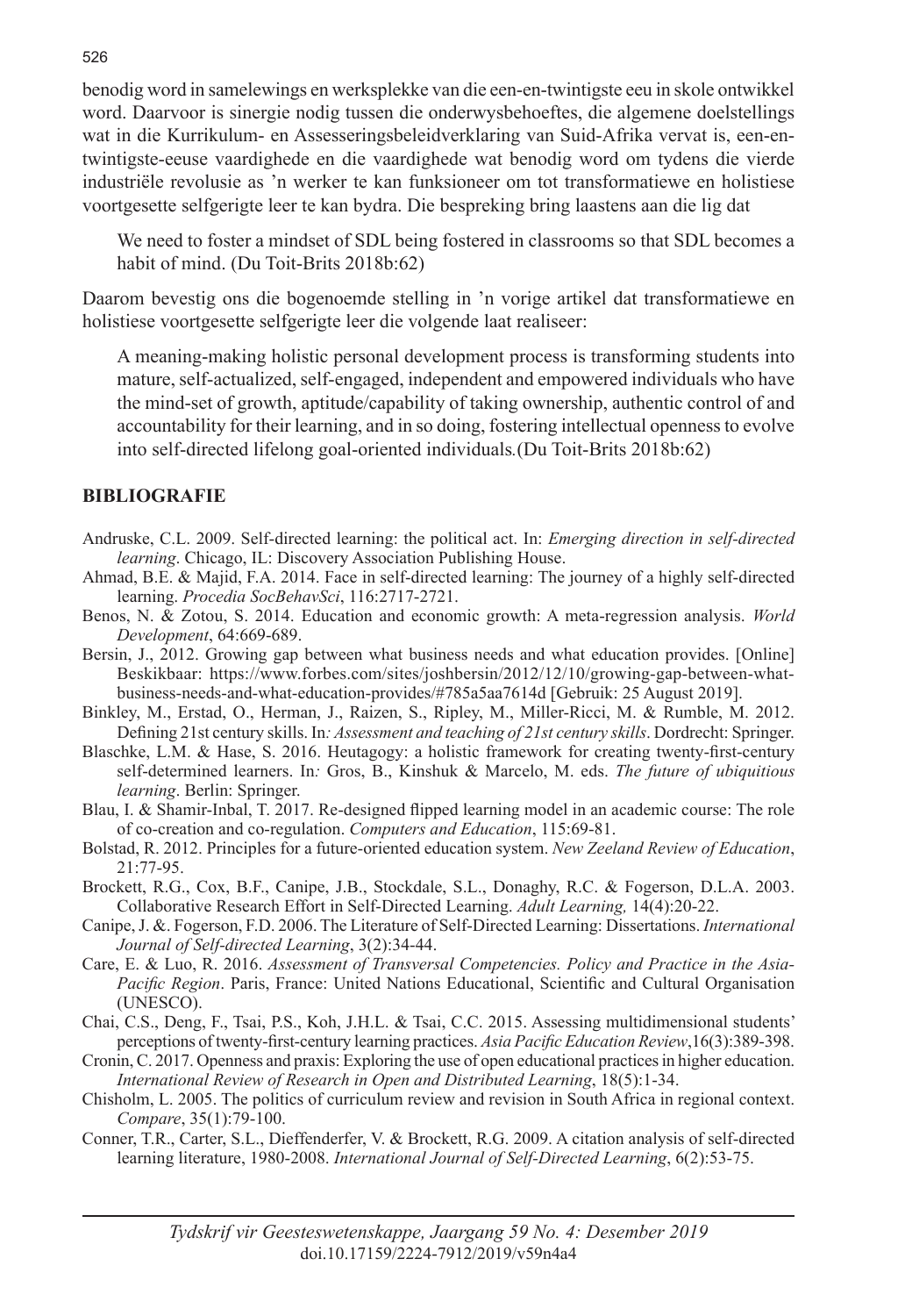- Darling-Hammond, L. & Bransford, J. 2005. *Preparing teachers for a changing world*. San Francisco: Jossey-Bass.
- Dede, C. 2010. Comparing frameworks for 21st century skills. In: Bellanca, J. & Brandt, R. eds. *21st century skills: Rethinking how students learn*. Bloomington: Solution Tree Press.
- Deloitte, 2018. Preparing tomorrow's workforce for the Fourth Industrial Revolution. https://www2. deloitte.com/content/dam/Deloitte/global/Documents/About-Deloitte/gx-preparing-tomorrowworkforce-for-4IR.pdf [22 Mei 2019].
- Departement van Basiese Onderwys sien Suid-Afrika. Departement van Basiese Onderwys.
- Dick, B. 2013. Crafting leaner-centred processes using action research and action learning. In*: Selfdetermined learning: Heutagogy in action*. London: Bloomsbury Academic.
- Douglass, C. & Morris, S.R. 2014. Student perspectives on self-directed learning. *Journal of the Scholarship of Teaching and Learning*, 14(1):13-25.
- Du Toit-Brits, C. 2015. Endowing self-directed learning in learning environments: interrelated connection between learners' environments and self-directed preparedness. *Journal of Education studies, Issue Special Issue,* 1:32-52.
- Du Toit-Brits, C. 2018a. The Wave of the future Self-directed learning within 21st century education. Skukuza Camp in Kruger National Park, Mpumalanga, South Africa, ISTE accredited proceedings.
- Du Toit-Brits, C. 2018b. Towards a Transformative and Holistic Continuing Self-Directed Learning Theory. *South African Journal of Higher Education*, 32(4):51-65.
- Du Toit-Brits, C. 2018c. Die onderwyser as beoefenaar en bemiddelaar van selfgerigte leer. *Tydskrif vir Geesteswetenskappe*, 58(2):376-386.
- Du Toit-Brits, C. & Van Zyl, C.M. 2017a. Embedding motivation in the self-directedness of first-year teacher students. *South African Journal of Higher Education*, 31(1):50-65.
- Du Toit-Brits, C. & Van Zyl, C.M. 2017b. Self-directed learning characteristics: making learning personal, empowering and successful, *Africa Education Review*. DOI: 10.1080/18146627.2016.1267576.
- Eberhard, B., Podio, M., Alonso, A.P., Radovica, E., Avotina, L., Peiseniece, L., CaamañoSendon, M., Gonzales Lozano, A. & Solé-Pla, J. 2017. Smart work: The transformation of the labour market due to the fourth industrial revolution (I4. 0). *International Journal of Business & Economic Sciences Applied Research*, 10(3):1-22.
- Fink, L.D. 2003. *A self-directed guide to designing courses for significant learning*. San Francisco: Jossey–Bass.
- Fisher, D. & Frey, N. 2010. Preparing students for mastery of 21st century skills. In: Bellanca, J. & Brandt, R. eds. *21st century skills: Rethinking how students learn*. Bloomington, IN: Solution Tree Press.
- Francom, G.M. 2010. Teach me how to learn: principles for fostering learners' self-directed learning skills. *International journal of self-directed learning*, 7(1):29-44.
- Frey, C.B. & Osborne, M.A. 2017. The future of employment: How susceptible are jobs to computerisation? *Technological Forecasting and Social Change*, 114:254-280.
- Geisinger, K.F. 2016. 21st Century Skills: What Are They and How Do We Assess Them? *Applied Measurement in Education*, 29(4):245-249.
- Fourie, J.E. & Fourie, U. 2015. Challenges in Teacher Education in South Africa: Do Teacher Educators and Teachers Effectively Prepare Student Teachers to Perform their Roles as Educators? *International Journal of Educational Sciences*, 8(1):53-63.
- Gravett, S., Hennin, E. & Eiselen, R. 2011. New teachers look back on their university education: Prepared for teaching, but not for life in the classroom. *Education as Change*, 15:S123-S142.
- Guglielmino, L.M. 2013. The Case for Promoting Self-Directed Learning in Formal Educational Institutions. *SA-eDUC*, 10(2):1-18.
- Hains, B.J. & Smith, B. 2012. Student-centered course design: Empowering students to become selfdirected learners. *Journal of Experiential Education*, 35(2):357-374.
- Hase, S. 2013. *Learner defined learning. In: Self-determined learning: Heutagogy in action.* London: Bloomsbury Academic, pp. 159-168.
- Hase, S. & Kenyon, C. 2013a. *Self-determined learning: Heutagogy in action*. London: Bloomsbury Academic.
- Hase, S. & Kenyon, C. 2013b. The nature of learning. In: Hase, S. & Kenyon, C. eds. *Self-determined learning: Heutagogy in action*. London: Bloomsbury Academic.
- Henning, E. & Gravett, S. 2011. Is there a crisis in teacher education? *Education as Change*, 15:S1-S3.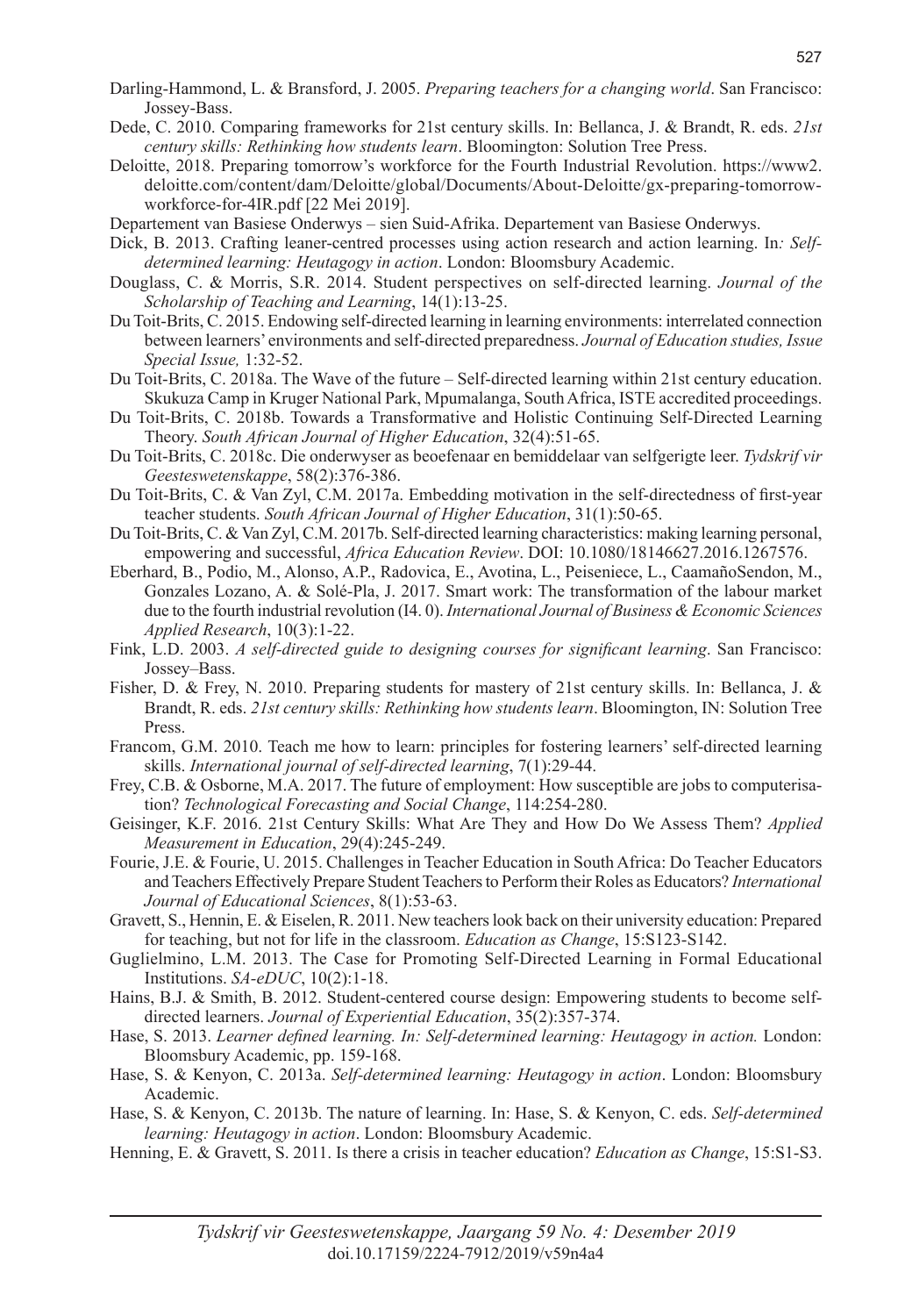- Howland, J.L., Janassen, D.H. & Mara, M.M.R. 2012. *Meaningful learning with technology*. Upper Saddle River: Pearson.
- Hiemstra, R. 2013. Self-directed learning: Why do most instructors still do it wrong? *International Journal of Self-Directed Learning*, 10(1):23-34.
- Johnson, L., Adams Becker, S., Estrada, V. & Freeman, A. 2015. *NMC horizon report: 2015 K-12 edition*. Austin: The New Media Consortium.
- Kenyon, C. & Hase, S. 2013. Heutagogy fundamentals. In: *Self-determined learning: Heutagogy in action*. London: Bloomsbury Academic.
- Kivunja, C. 2015a. Exploring the pedagogical meaning and implications of the 4Cs "super skills" for the 21st century through Brunger's 5E lenses of knowledge construction to improve pedagogies of the new learning paradigm. *Creative Education*, 6(2):224-239.
- Kivunja, C. 2015b. Teaching students to learn and to work well with 21st century skills: unpacking the career and life skills domain of the new learning paradigm. *International Journal of Higher Education*, 4(1):1-11.
- Knowles, T. 2013. *New pathways for teachers, new promises for students: A vision for developing excellent teachers* (Special Report 3), Washington: American Enterprise Institute.
- Knowles, M.S., Holton III, E.F. & Swanson, A. 2015. *The Adult Learner. The definitive classic in Adult Education and Human Resource Development*. (8th ed.). London & New York: Routledge Taylor & Francis Group.
- Kuhlthau, C.C., Maniotes, K.L. & Caspari, A.K. 2015. Guided Inquiry: Learning in the 21st Century. Westport, CT: Libraries Unlimited. *Guided inquiry: Learning in the twenty-first century*. 2nd red. Westport, CT: Libraries Unlimited.
- Louws, M.L., Meirink, J.A., van Veen, K. & van Driel, J.H. 2017. Teachers' self-directed learning and teaching experience: What, how, and why teachers want to learn. *Teaching and Teacher Education*, 66:171– 83.
- Ma, Z. & Gao, P. 2010. Promoting learner autonomy through developing process syllabus Syllabus negotiation: The basis of learner autonomy. *Journal of Language Teaching and Research,* 1:901- 908.
- Merriam, S.B. & Bierema, L.L. 2014. *Adult learning: Bridging theory and practice*. San Francisco: Jossey-Bass.
- Modisaotsile, B.M. 2012. The failing standard of basic education in South Africa. *Policy brief*, 72:1-7.
- Mohamed, Z., Valcke, M. & De Wever, B. 2017. Are they ready to teach? Student teachers' readiness for the job with reference to teacher competence frameworks. *Journal of Education for Teaching*, 43(2):151-170.
- Nantz, K. & Klaf, S. 2012. *Putting the spotlight on learning: cultivating self-directed learners by design*. Washington, D C.
- Nasri, N. 2017. Self-directed learning through the eyes of teacher educators. *Kasetsart Journal of Social Sciences*, (2017):1-8.
- Saks, K. & Leijen, A. 2014. Distinguishing self-directed and selfregulated learning and measuring them in the e-learning context. *ProcediaSocBehavSci*, 112:190-198.
- Suid-Afrika. Departement van Basiese Onderwys. 2011a. Nasionale Kurrikulumverklaring (NKV) Kurrikulum- en Assesseringsbeleidsverklaring. Wiskunde, intermediêrefase Graad 4-6, Pretoria: Staats Printers.
- Suid-Afrika. Departement van Basiese Onderwys, 2011b. Aksieplan tot 2014: na die verwesenliking van onderwys 2025, volledige weergawe, Pretoria: Staats Printers.
- Payne, S.S., Rundquist, P., Harper, W.V. & Gahimer, J. 2013. Self-Directed Learning Readiness And Self-Determination For Selected Rehabilitation Professional Students: The Impact Of Clinical Education. *International Journal of Self-Directed Learning*, 10(1):35-45.
- Pimenta, S.G., Fusari, J.C., Pedroso, C.C.A. & Pinto, U.D. 2017. Teacher education courses (Pedagogy): weaknesses in the basic training of a teacher. *Educ. Pesqui*, 43(1):15-30.
- Pink-Harper, S.A. 2015. Educational attainment: An examination of its impact on regional economic growth. *Economic Development Quaterly*, 29(2):167-179.
- Pontes, A.I., Henn, M. & Griffiths, M.D. 2017. Youth political (dis)engagement and the need for citizenship education: Encouraging young people's civic and political participation through the curriculum. *Education, Citizenship and Social Justice*, 1-19.